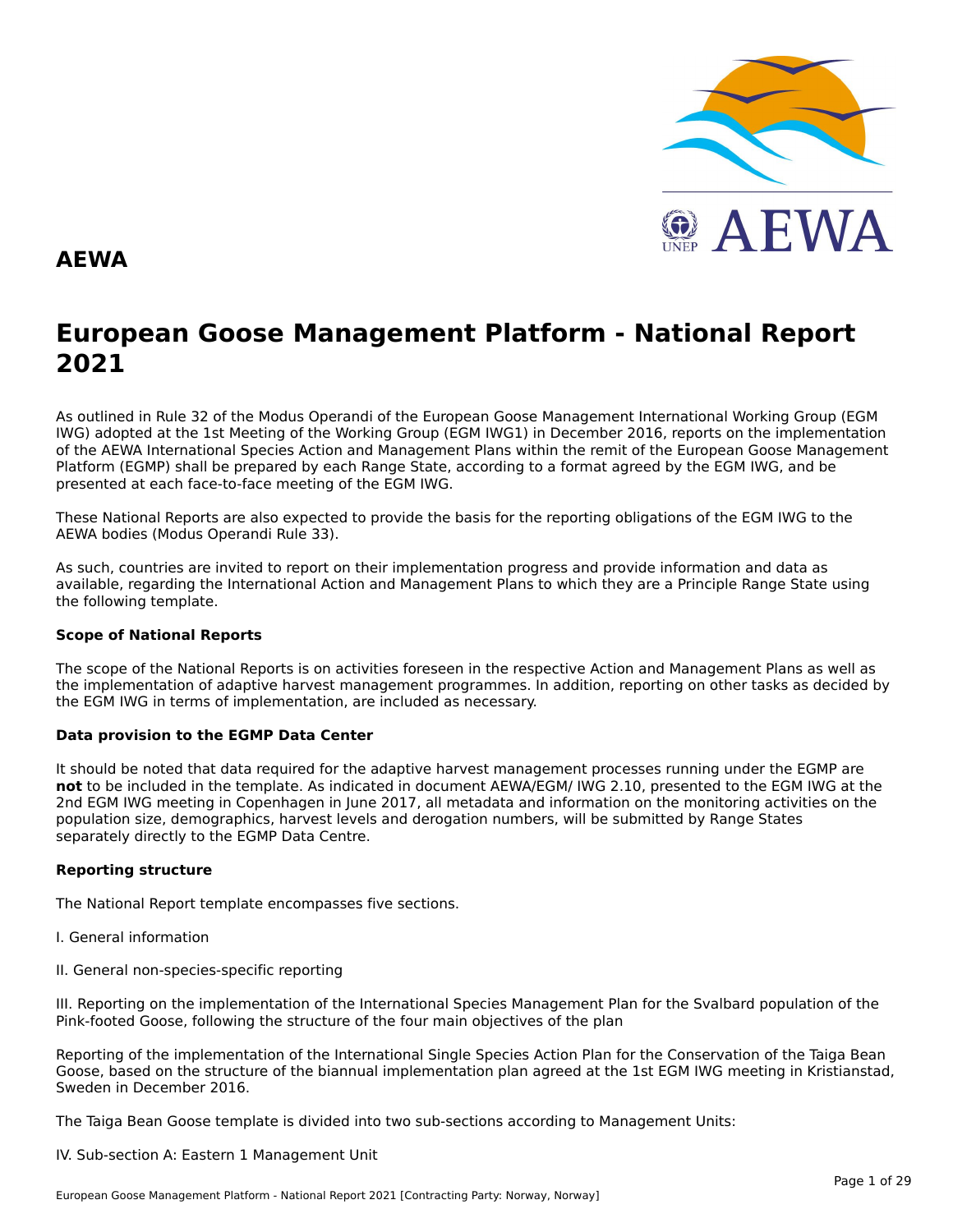V. Sub-section B: Western and Central Management Units

**Please note that country-specific questions are indicated (see bold text in square brackets under the questions)** and only need to be answered by the respective countries.

### **Deadline for submission**

The final deadline for submission of the National Reports to the Secretariat is set for **Friday 30 April 2021.**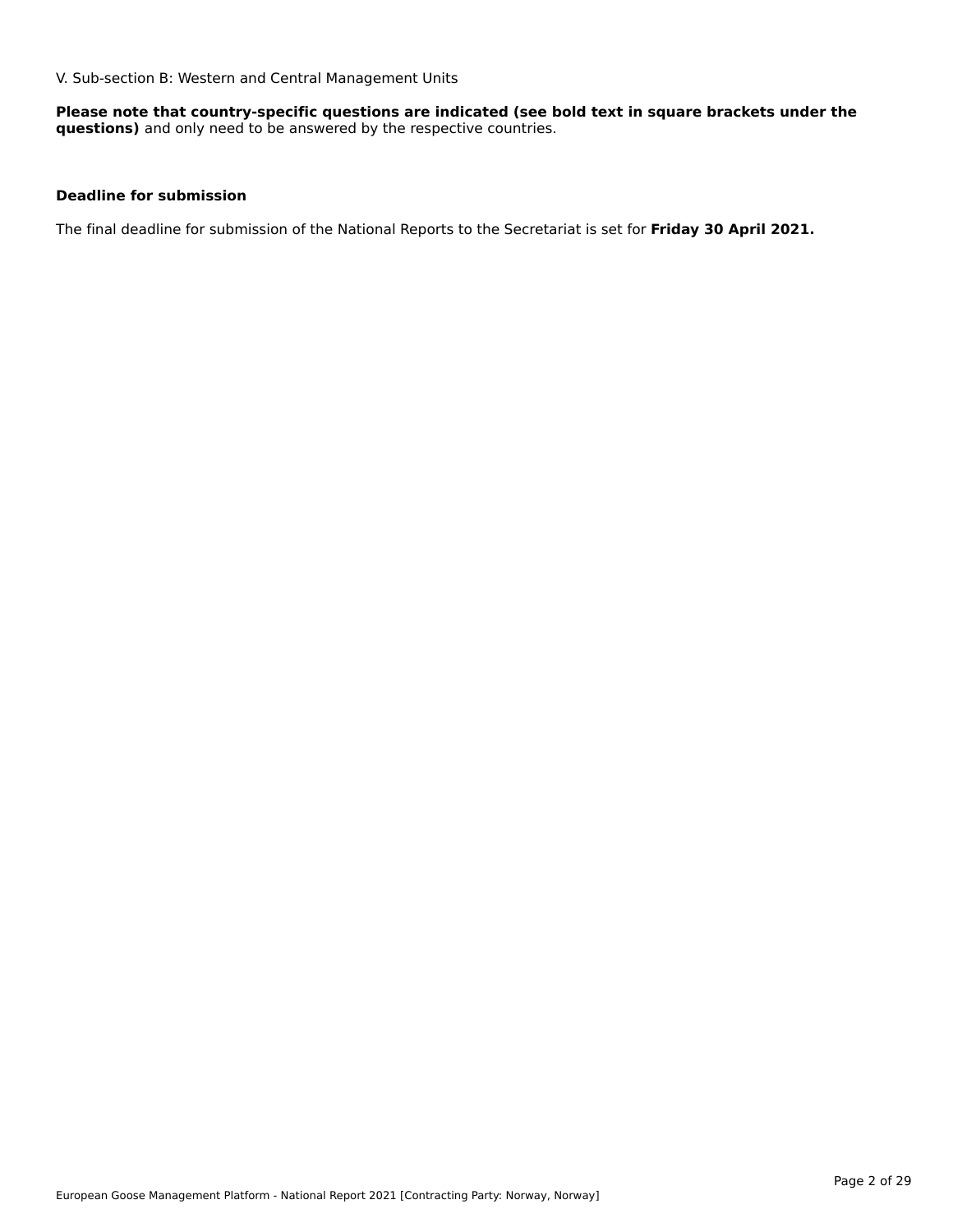### **I. General information**

### **To be completed by all Range States**

Name of reporting country››› Norway

# **Designated National EGMP Administrative Authority**

Full name of the institution ››› Norwegian Environment Agency

Name and title of the head of institution ››› Director General Ellen Hambro

Mailing address - Street and number ››› Norwegian Environment Agency

P.O. Box››› P.O. Box 5672 Torgard

Postal code ››› 7485

City ››› Trondheim

**Country** ››› Norway

Telephone  $\rightarrow$  +4773580500

E-mail››› postmottak@miljodir.no

Website››› www.miljodirektoratet.no

# **Designated National Government Representative (NGR) for EGMP matters**

Name and title of the NGR ››› Principal Adviser Øystein Størkersen

Affiliation (institution, department) ››› Norwegian Envrionment Agency

Mailing address - Street and number ››› oystein.storkersen@miljodir.no

P.O. Box››› P.O. Box 5672 Torgard

Postal code ››› 7485

**City** ››› Trondheim

**Country** ››› Norway

Telephone ››› +4773580500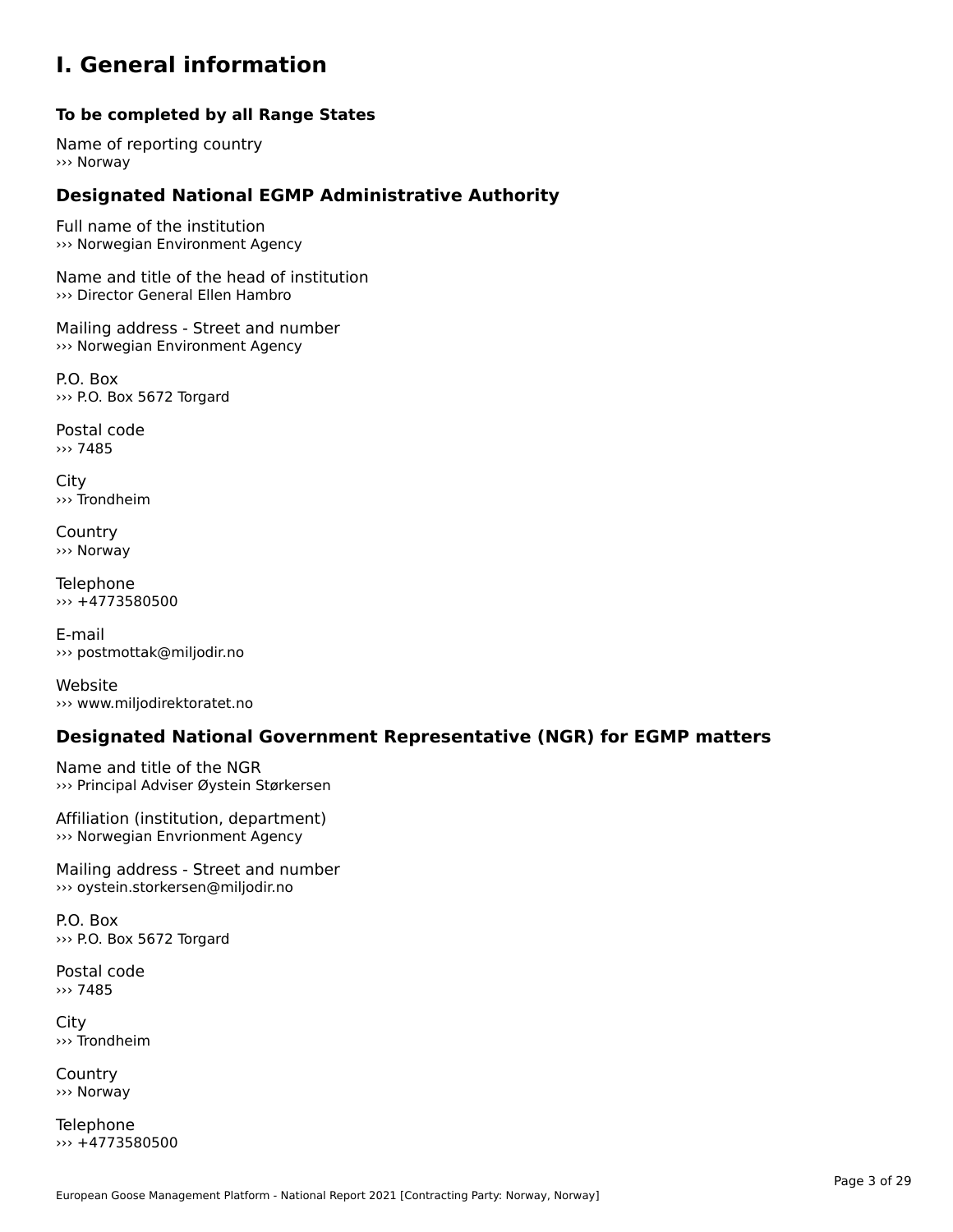E-mail››› oystein.storkersen@miljodir.no

Website››› www.miljodirektoratet.no

### **Additional designated National Government Representative (NGR) for EGMP matters (if available)**(if available)

Name and title of the NGR ››› Senior Adviser Arild Espelien

Affiliation (institution, department) ››› Norwegian Environment Agency

Mailing address - Street and number ››› Arild.espelien@miljodir.no

P.O. Box››› P.O. Box 5672 Torgard

Postal code››› 7485

City ››› Trondheim

**Country** ››› Norway

Telephone ››› +4773580500

E-mail ››› arild.robert.espelien@miljodir.no

Website››› www.miljodirektroratet.no

# **Designated National Expert (NE) for EGMP matters**

Name and title of the NE››› Senior Researcher Ingunn Tombre

Affiliation (institution, department) ››› Norwegian Institute for Nature Research/NINA

Mailing address - Street and number ››› Ingunn.tombre@nina.no

P.O. Box››› P.O. Box 6606 Langnes

Postal code››› 9296

City ››› Tromsø

Country››› Norway

Telephone ››› +4773801400

E-mail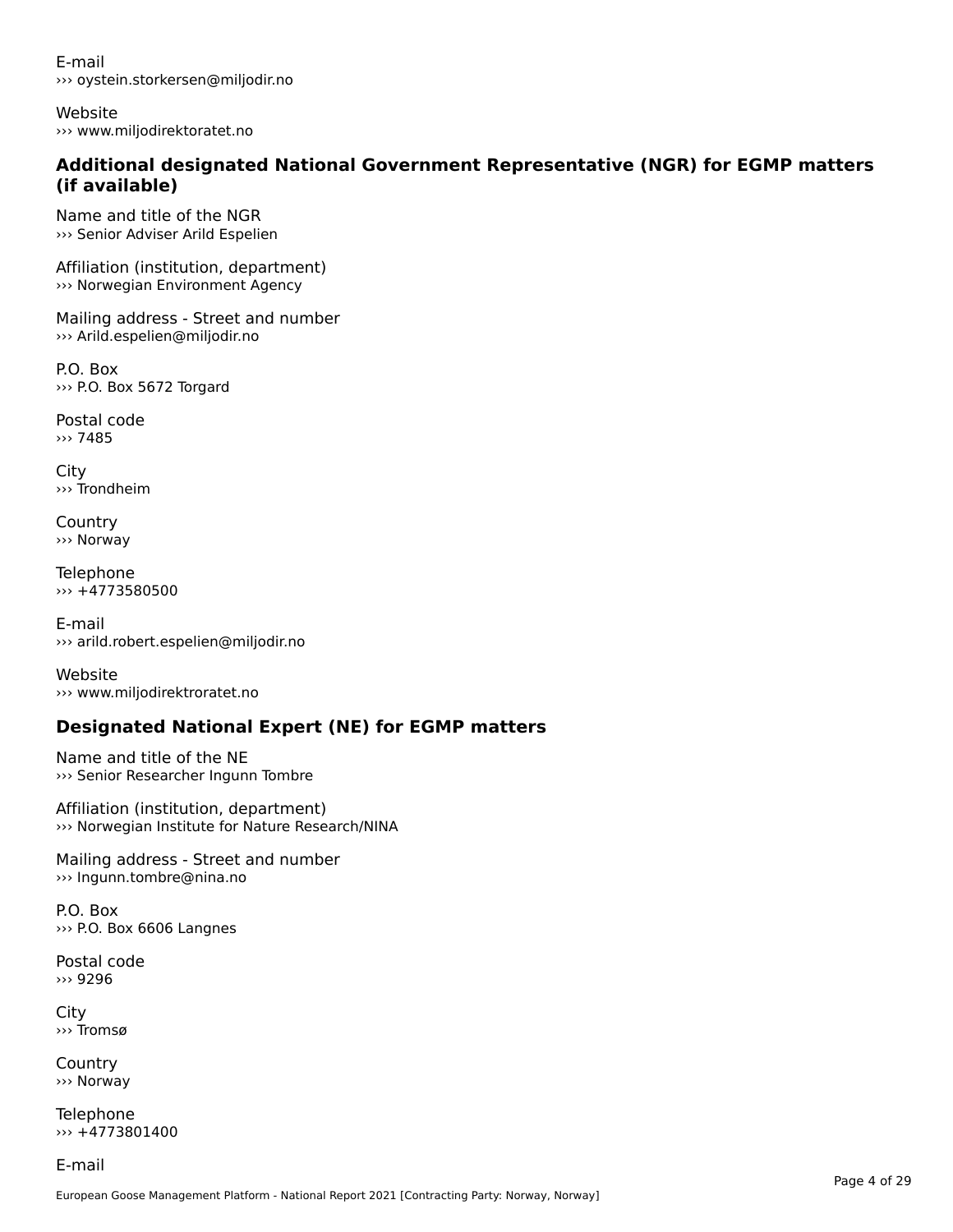››› ingunn.tombre@nina.no

Website››› www.nina.no

# **Additional designated National Expert (NE) for EGMP matters (if available)**

Name and title of the NE›››

Affiliation (institution, department)

Mailing address - Street and number

P.O. Box ›››

Postal code›››

 $\mathbf{C}^{\text{th}}$  $\mathbf{v}$ 

**Country**  $\rightarrow$   $>$ 

Telephone ›››

E-mail›››

website<br>Website ›››

### **Other relevant institutions/entities/individual experts that have contributed to this report**report

Please insert information on any other relevant institutions/entities/individual experts that have riease insert information<br>contributed to this report ››› Norwegian Farmers Union: Ove Martin Gundersen (ove.martin.gundersen@bondelaget.no) Norwegian Hunters Association: Webjørn Svendsen (ws@njff.no)

# **Additional information and comments (optional)**

Please insert additional information and comments ، ا<br><<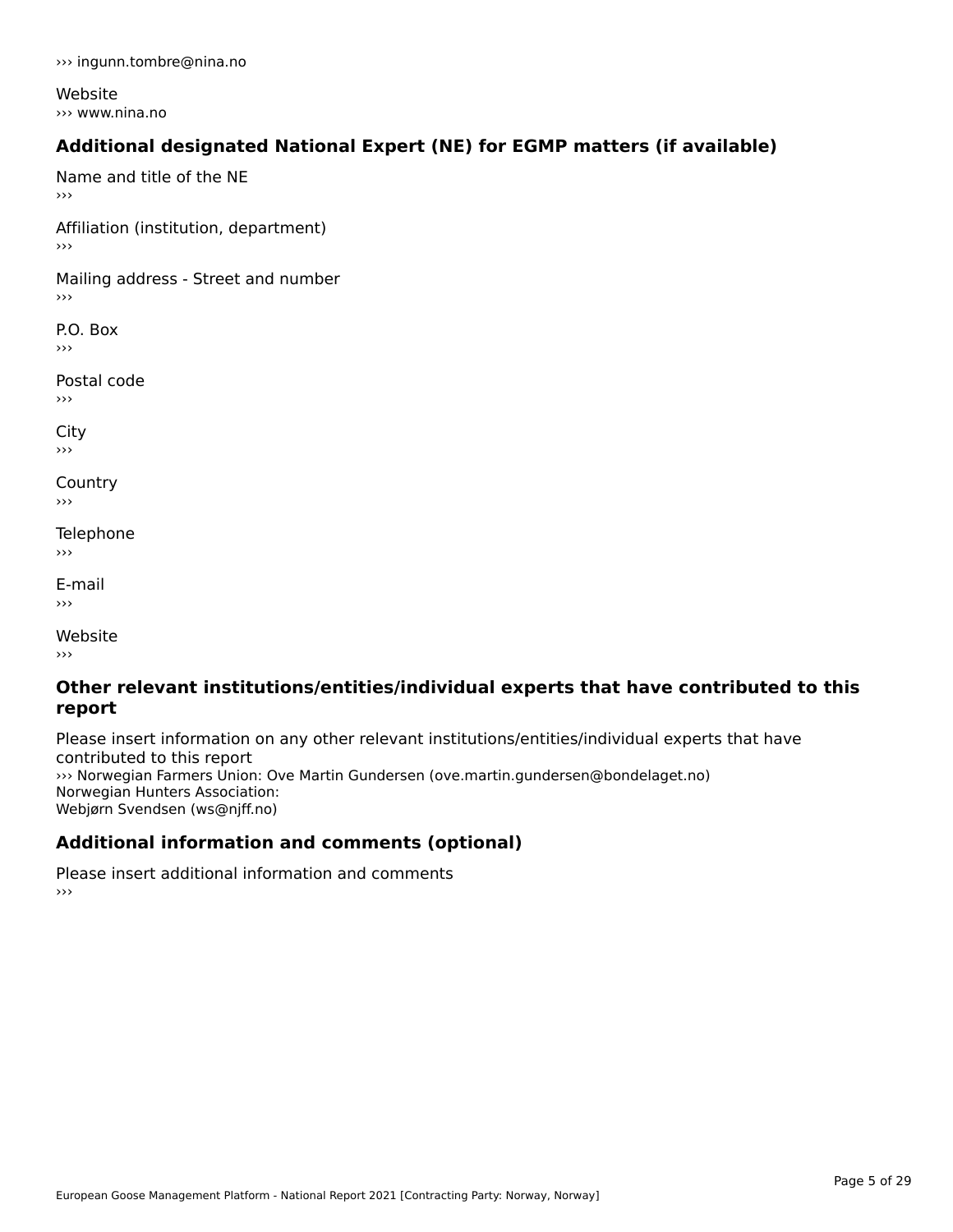### **II. General non-species-specific reporting**

#### **To be completed by all Range States**

II.1. Are you monitoring the level of agricultural conflict (damage, complaints) with geese in your country on national (centralized for the entire country), regional(sub-national) or local level?

(PfG ISMP p.33, Objective II  $(4+5)$ ) ∪ ISMIT p.55, Objective<br>Please select only one option □ Yes<br>☑ No ☐ Not relevant

Please indicate the level:

Possibility for multiple options  $\Box$  National (centralized for the entire country)  $\Box$  Regional (sub-national)

☐ Local

#### **National (centralized for the entire country) monitoring**

Please provide details on the national monitoring methods, units, frequency and the coverage

Are these national activities species-specific? Please select only one optionPlease select only one option<br>□ Yes ים וכ<br>⊡ No

Please list the species

›››

#### **Regional (sub-national) monitoring**

Please provide details on the regional monitoring methods, units, frequency and the coverage

Are these regional activities species-specific? ∩ne these regional activ<br>Please select only one option □ Yes<br>□ No

Please list the species ›››

#### **Local monitoring**

Please provide details on the local monitoring methods, units, frequency and the coverage

Are these local activities species-specific? Please select only one optionriease<br>□ Yes □ Yes<br>□ No

Please list the species ›››

Please explain the reasons ››› No general approach here. The compensation scheme is not dependent on description of conflict volume.

Please explain the reasons ››› $\rightarrow$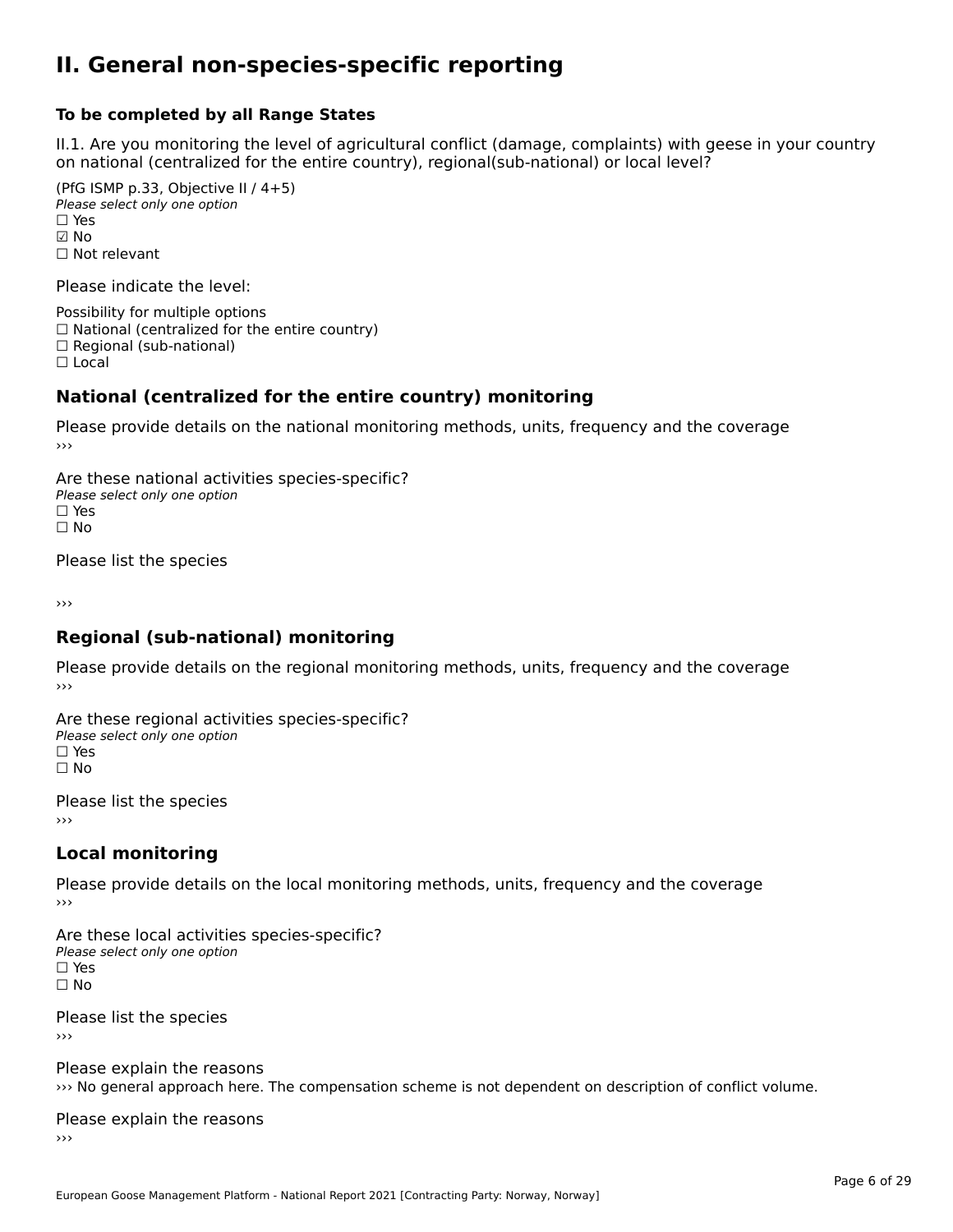II.2. What management measures does your country apply to manage agricultural conflicts related to

(PfG ISMP p. 33, Objective II  $/$  4+5)

Possibility for multiple options

™assionicy for maltiple options<br>□ No agricultural conflict related to geese has been recorded in my country

 $\Box$  No management measures are applied to manage agricultural conflicts related to geese

□ No management measures are applied to manage agricultural connicts rela<br>□ Compensation schemes (payments to farmers for losses e.g. crop damage)

□ Compensation schemes (payments to farmers for losses e.g. crop damage)<br>□ Subsidy schemes (payments to support farmers to provide for/tolerate geese on their land, replacing agricultural use)

use,<br>□ Scaring schemes or other preventive measures designed to actively keep geese away from farmland

 $\Box$  Designation of goose foraging areas (accommodation areas)

□ Designation of goose foraging areas (accommodation areas)<br>☑ Derogation shooting to keep geese away from sensitive crops and to reduce population size

 $\boxtimes$  Any other management measures to alleviate agricultural conflict

### **No management measures are applied**

Please explain the reasons ›››

## **Compensation schemes (payments to farmers for losses e.g. crop damage)**

Please indicate the level at which the schemes are applied

Possibility for multiple options rossibility for multiple options<br>□ National (centralized for the entire country) □ National (centralized io<br>□ Regional (sub-national)

☐ Local

Please explain how the damage (yield loss) is determined

Are these schemes species-specific?∩ne these senemes spe<br>Please select only one option □ Yes<br>□ No

Please provide details on the species-specific measures

Please provide any other details (e.g. results), if available

Please explain the reasons

Is the effectiveness of this scheme evaluated?Please select only one option☐ Yes☐ No

Please provide details on the evaluation of effectiveness

Please provide any other details (e.g. results), if available

Please explain the reasons

### **Subsidy schemes (payments to support farmers to provide for/tolerate geese on their land, replacing agricultural use)**

Please indicate the level at which subsidy schemes are provided

Possibility for multiple options гозывниу тог нингріе орноть<br>□ National (centralized for the entire country) ☑ Regional (sub-national)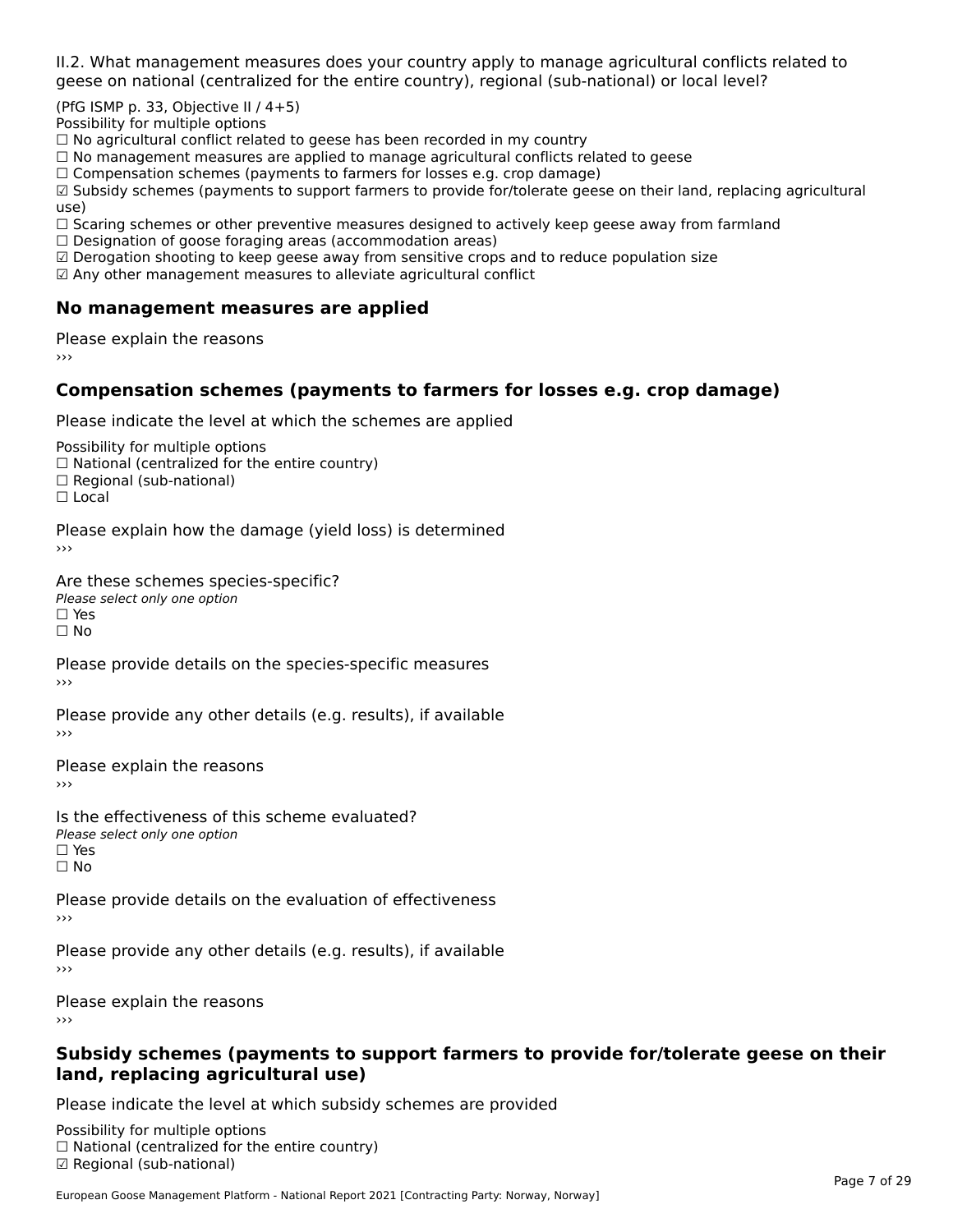#### ☐ Local

Please provide details on the subsidy schemes ››› See para II.1 + 2 above.

Are these schemes species-specific?∧e chese senemes spee<br>Please select only one option ⊠ Yes<br>□ No

Please provide details on the species-specific measures ››› Compensation information to be provided by applicant.

Please provide any other details (e.g. results) if available

Please explain the reasons

Is the effectiveness of this scheme evaluated?□ CHECONCHESS OF C<br>Please select only one option ☐ No

Please provide details on the evaluation of effectiveness ››› Ongoing evaluation and dialog with farmers and through municipal action plans measuring which are the *best* ongoing evaluation and diamers.

Please provide any other details (e.g. results) if available

Please explain the reasons

### **Scaring schemes or other preventive measures designed to actively keep geese away from farmland**

Please indicate the level of the schemes

Possibility for multiple options

rossibility for multiple options<br>□ National (centralized for the entire country)

□ National (centralized io<br>□ Regional (sub-national)

☐ Local

Please provide details on the scaring schemes or other preventive measures

Is the effectiveness of this scheme evaluated?□ CITC CITCCLIVERESS OF C<br>Please select only one option □ Yes<br>□ No

Please provide details on the evaluation of effectiveness

Please provide any other details (e.g. results) if available ›››

Please explain the reasons

# **Designation of goose foraging areas (accommodation areas)**

Please provide details on the foraging areas (accommodation areas)

Please indicate at which level the foraging areas are designated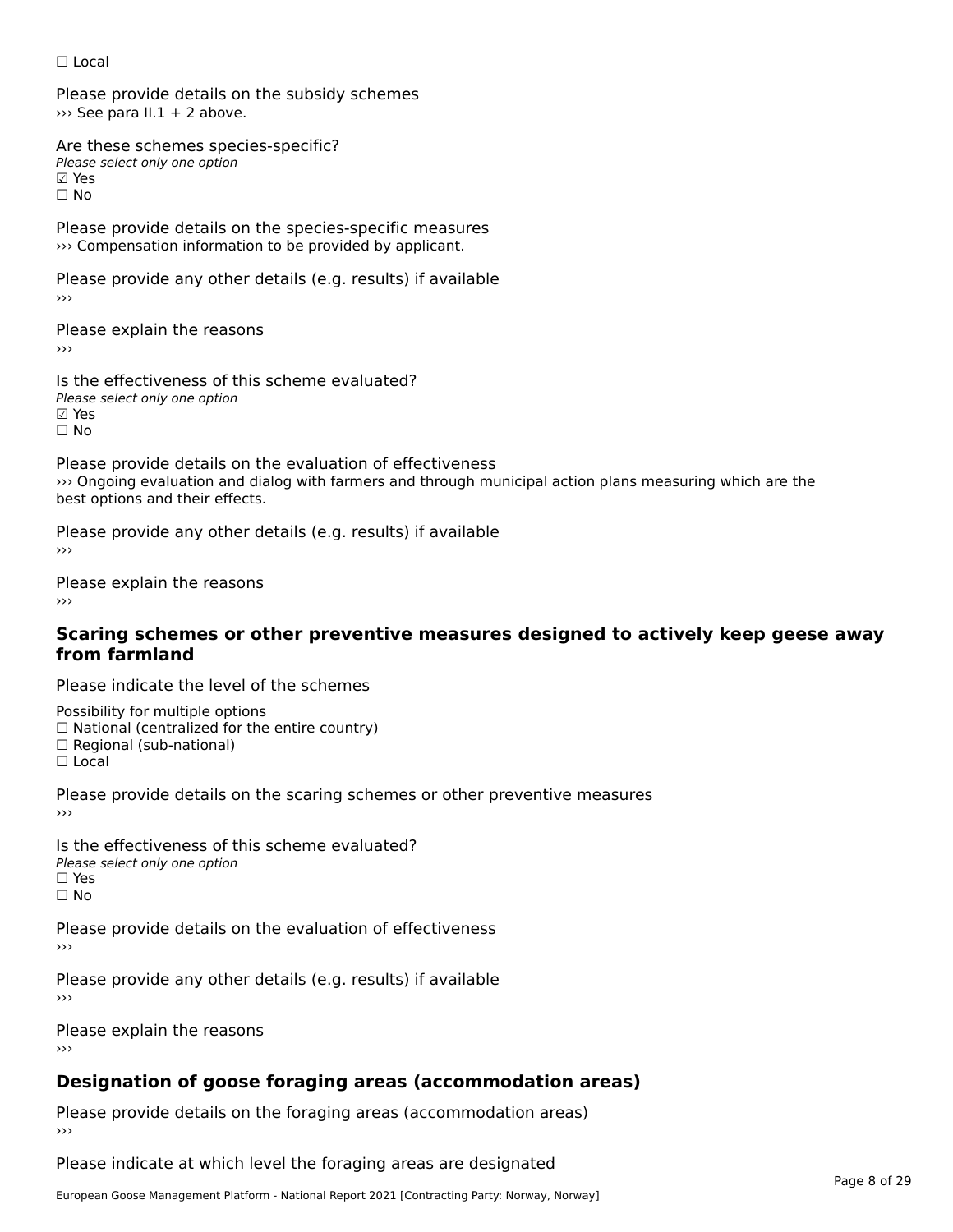Possibility for multiple options rossibility for multiple options<br>□ National (centralized for the entire country) □ National (centralized io<br>□ Regional (sub-national) ☐ Local

Is the effectiveness of accommodation areas evaluated?Please select only one option ☐ Yes

☐ No

Please provide details on the evaluation of effectiveness

Please provide any other details (e.g. results), if available

Please explain the reasons ›››

### **Derogation shooting to keep geese away from sensitive crops and to reduce population size**population size

Please provide species-specific details on the derogation shooting I lease provide species-specific decails on the derogation shooting<br>
Secret to specific species. These are handled at the populations are only used to reduce the population of the local municipal level. Derogations are only used to remove specific specimens, not to reduce the population. local municipal level. Derogations are only used to rel<br>Hitherto derogations have only been applied for GLG.

Please indicate the application level of the derogation shooting

Possibility for multiple options  $\Box$  National (centralized for the entire country)  $\Box$  Regional (sub-national) ☑ Local

Is the effectiveness of derogation shooting evaluated? Please select only one option ☑ Yes☐ No

Please provide details on the evaluation of effectiveness ››› Partly on regional basis, but under evaluation and revision as part of the five year revision of hunting <sup>777</sup> raitiy or<br>regulation.

Please provide any other details (e.g. results), if available

Please explain the reasons ›››

# **Any other management measures taken to alleviate agricultural conflicts**

Please provide details on the management measures that are taken ››› Municipal action plans and collaboration with landowners and/or their regional associations on how to best practice derogation and/or regular hunt to reduce damage.

Please indicate the level of the measures

Possibility for multiple options rossibility for multiple options<br>□ National (centralized for the entire country) □ National (centralized io<br>☑ Regional (sub-national) ⊡ ∩egio<br>☑ Local

Are these measures species-specific?Please select only one option☑ Yes☐ No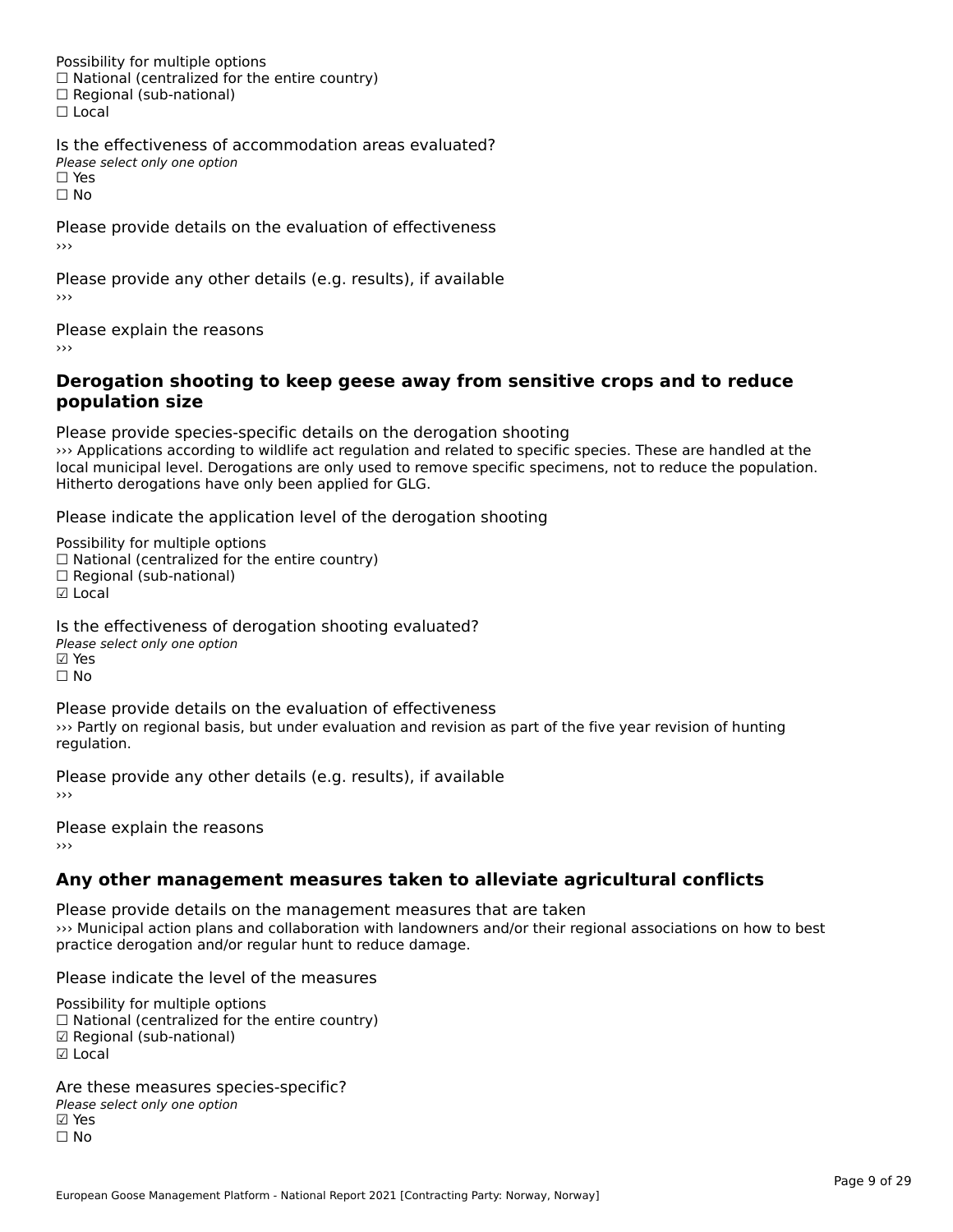Please give details on the species-specific measures

››› Specific in the sense that the derogation hunting and other management are targeting different species. So see the first research one<br>far applicable only to GLG.

Please provide brief details (attach file or provide weblink)

›››

Please explain the reasons›››

Is the effectiveness of these measures evaluated? □ CHECONCHESS OF C<br>Please select only one option ☐ No

Please provide details on the evaluation of effectiveness I lease provide details on the evaluation of enectiveness<br>>>> As part of the ongoing analysis/research initiatives, by NINA and the farmer union.

Please provide any other details (e.g. results), if available

Please explain the reasons

II.3. Has your country developed new or adjusted existing legislation to facilitate the implementation of

#### (TBG ISSMP; PfG ISSMP)

Please select only one option ☐ Yes

☐ The legislation has been reviewed and no need to adjust existing or develop new legislation has been identified  $\Box$  The regislation has been reviewed and no need to adjust existing or develop hew regislation has been identify and  $\Box$  No, but the development of new or adjustment of existing legislation is currently under political ☑ No, but the development of new or adjustment of existing legislation is currently under technical discussion ⊠ No, but the development of new or adjustment of existing regislation is currently under technical discussion<br>□ The legislation has not been reviewed yet for any possible need of adjustment or development of new legislat

Please provide details on the new legislation or the adjustments to existing legislation and the issues addressed

Please attach the legislation

Please indicate if you have used the Guidance on Implementation of AHM through Domestic Legal Piease indicate if you have used the<br>Regulations (adopted at EGM IWG3) Please select only one option

☐ Yes

☐ No

Please explain what other guidance has been used instead ›››

Please provide details

›››

Is there an anticipated date to conclude considerations related to development or adjustment of legislation related to Arm within your country

Is there an anticipated date to conclude considerations related to development or adjustment of legislation related to AHM within your country

››› Ongoing revision of huntingh regyulations. Will be concluded at the end of the year and published prior to www.igolity.revision.or.huntingh.regyula<br>new 5 year period starting March 2022.

# Please explain the reasons

 $\rightarrow$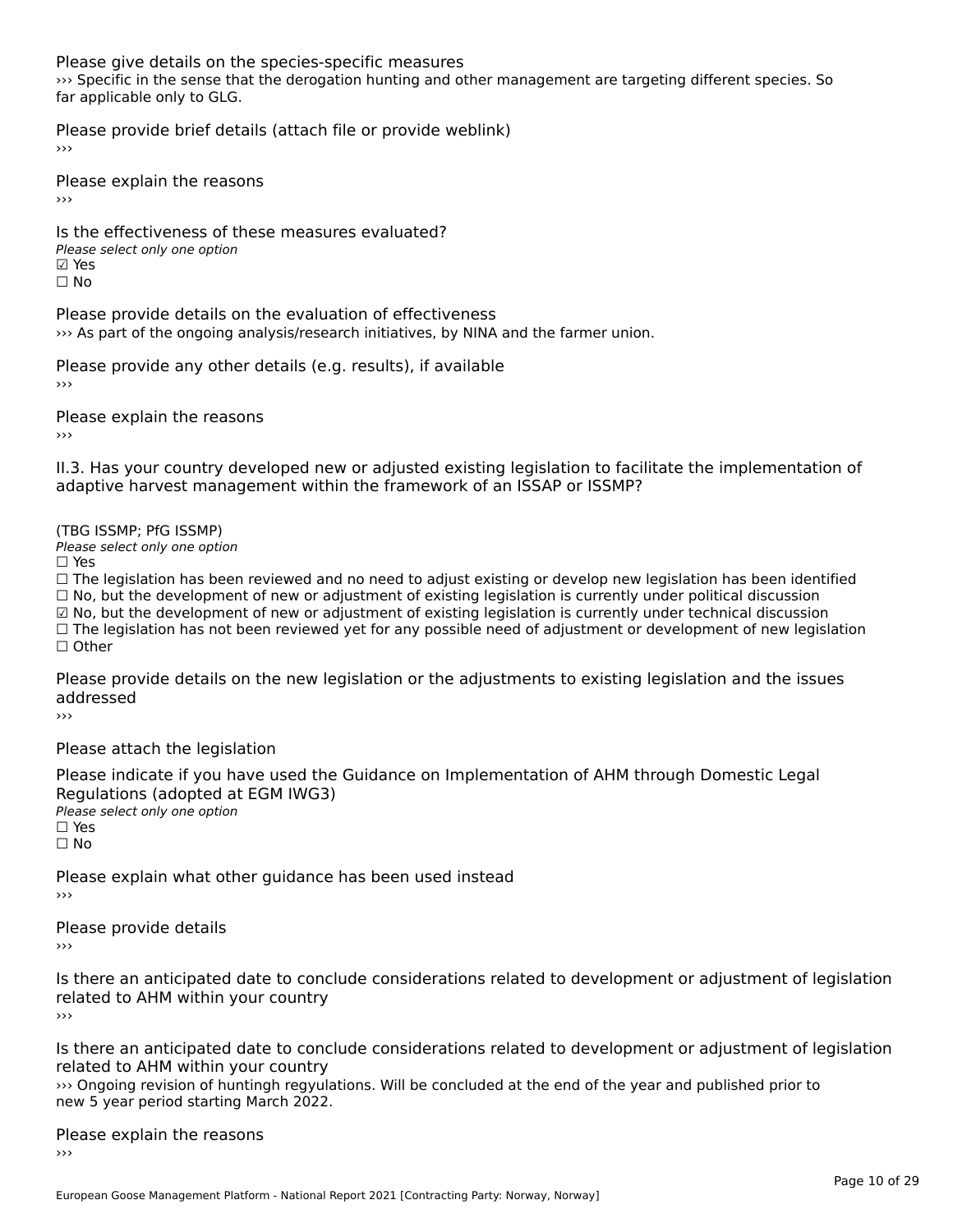Please specify ›››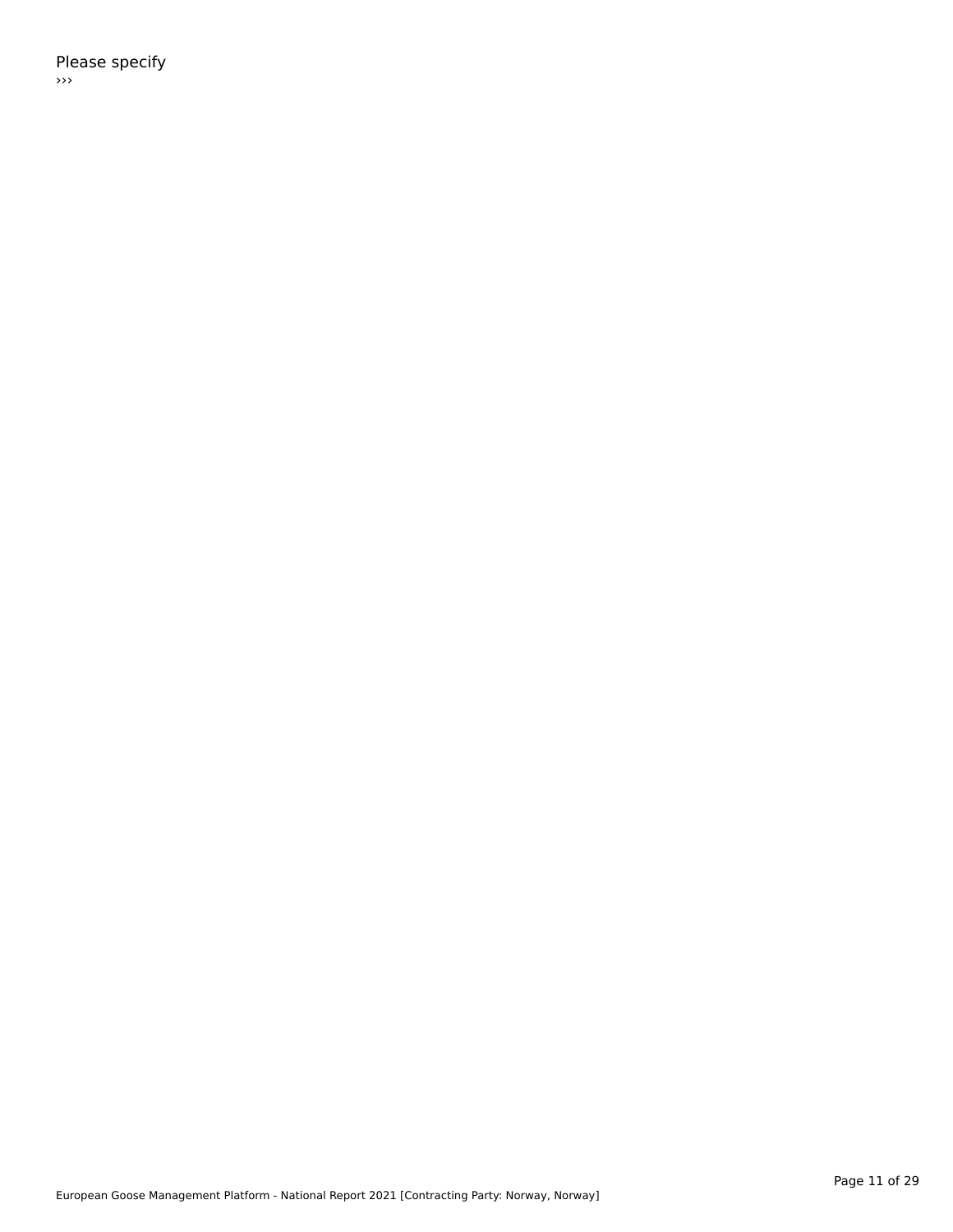# **III. Pink-footed Goose International Species Management Plan (PFG**III. FII<br>ICMAD)

### **Praticipating Range States: Belgium, Denmark, the Netherlands, Norway**

## **General Implementation**

III.1. Does your country have a national (centralized for the entire country), regional (sub-national) or local

(PfG ISMP, p. 29; Objective II+IV/6) Please select only one option *Please select only one option*<br>☑ Yes, adopted and being implemented  $□$  Yes, adopted and being implemented  $□$  Yes, adopted but not being implemented  $\Box$  A plan(s) is/are being developed ☐ No

Please indicate the level of the plan

Possibility for multiple options rossibility for multiple options<br>□ National (centralized for the entire country) □ National (centralized io<br>☑ Regional (sub-national) ☐ Local

#### **National management plan**

Please indicate the date of adoption

**National Management Plan** 

Please indicate by whom the plan was adopted

**National** Management Plan

Please provide details about the implementing agency

**National** Management Plan

Please provide a reference to the plan

**National** Management Plan

Please provide a main contact

**National** Management Plan

Does the management plan/s promote recreational uses such as tourism and hunting?

(PfG ISMP, p. 33, Objective II+IV/6) Please select only one optionPlease select only one option  $\square$  Yes ☐ No

Please provide more details on the activities›››

Please indicate the economic, cultural and other value of the recreational activities at national level

Please explain the reasons ›››

# **Regional management plan**

In case of various management plans, please upload a document or table listing all the management plans,in case or various management plans, please uploa<br>in the direct below the its required in the sections below including the details required in the sections below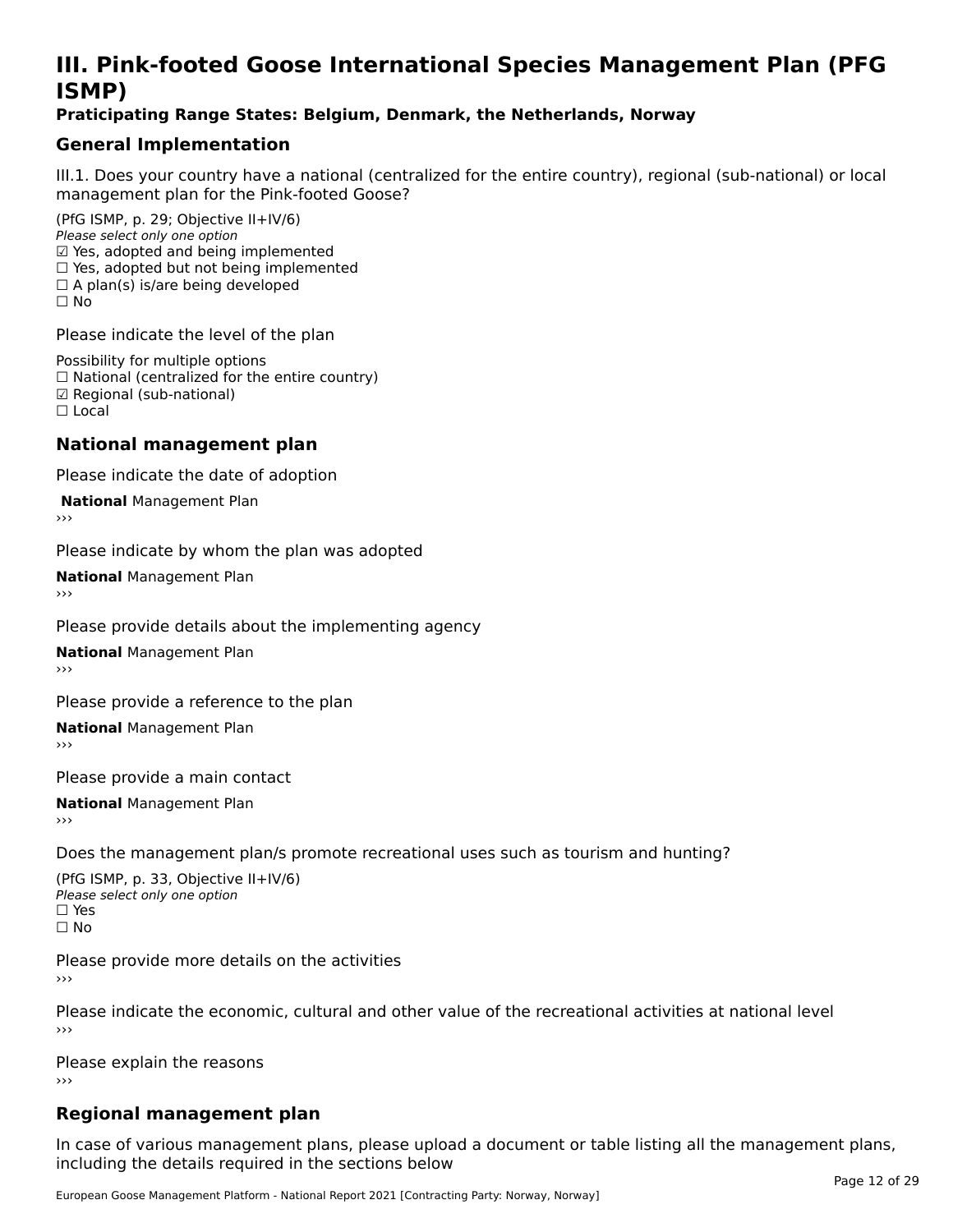›››

You have attached the following documents to this answer.[Regional\\_Management\\_Plans\\_Norway\\_PINKFEETS.pdf](http://aewa-ort.ort-production.linode.unep-wcmc.org/answers/2848220/documents/1986) - List regional management plans in Norway,pinkfeets

### Please indicate the region the plan encompasses

**Regional** Management Plan **Regional Management Fran**<br>>>> Mid-Norway (Trøndelag County) anu<br>North-Norway (Vesterålen, Nordland County)

#### Please indicate the date of adoption

**Regional** Management Plan ››› 2010 & 2016.

#### Please indicate by whom the plan was adopted

**Regional** Management Plan ››› County Governor and municipality.

#### Please provide details about the implementing agency

**Regional** Management Plan ››› County Governor and municipality.

Please provide a reference to the plan

### **Regional** Management Plan

››› Fylkesmannen i Nord-Trøndelag (County Governor of Nord-Trøndelag), 2010. Forvaltningsplan for vår- og høsttrekkende kortnebbgås i Nord-Trøndelag (in Norwegian; Management Plan for spring and autumn-staging pinkf-footed geese in Nord-Trøndelag). Rapport Miljøvernavdelingen 03/2010 Sortland Municipality 2016 (Compiler). REVIDERT FORVALTNINGSPLAN FOR GJESS I VESTERÅLSKOMMUNENE (in Norwegian; Revised Management Plan for geese in the municipalities in Vesterålen).

Please provide a main contact

**Regional** Management Plan **Negional** Management Flan<br>>>> Ingunn Tombre & Ole Martin Gundersen.

Does the management plan promote recreational uses such as tourism and hunting?

(PfG ISMP, p. 33,Objective II+IV/6) Please select only one option ☑ Yes☐ No

### Please provide more details on the activities

››› Organized through the ongoing research and hunting organisation project and involving the hunters union www.cryanized unough the ongoing research and numing organisation project and invol<br>and farmers union coordinator (cf O.M. Gundersen). Both municipal and regional level.

Please indicate the economic, cultural and other value of the recreational activities at regional level >>> Hunting tourism is the main fund generator. No figures available.

Please explain the reasons

›››

# **Local management plan**

In case of various management plans, please upload a document or table listing all the management plans, in case or various management plans, please uploa<br>including the details required in the sections below

Please indicate the area the plan encompasses

**Local** Management Plan

Please indicate the date of adoption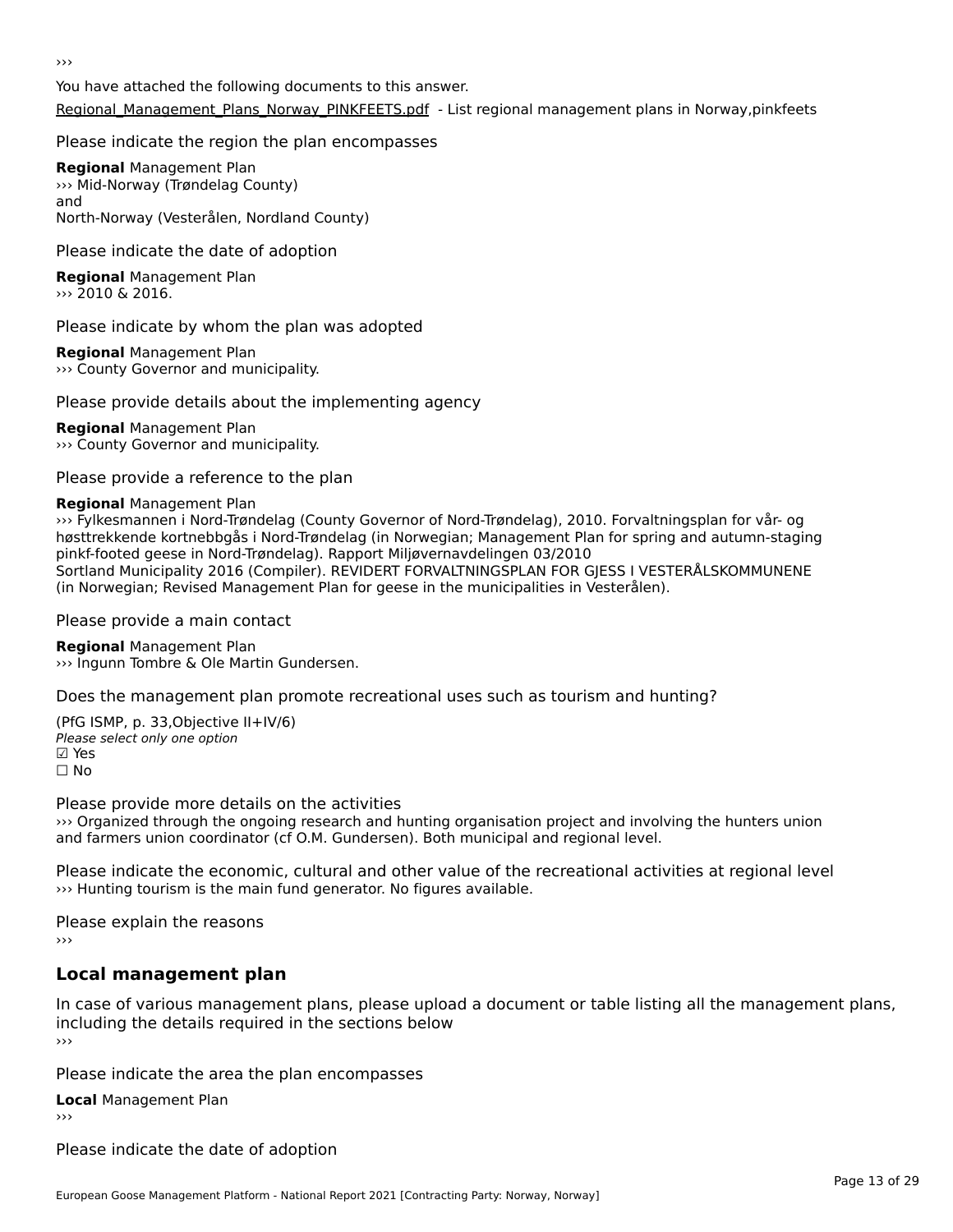**Local** Management Plan

Please indicate by whom the plan was adopted

**Local** Management Plan

Please provide details about the implementing agency

**Local** Management Plan

Please provide a reference to the plan

**Local** Management Plan

Please provide a main contact

**Local** Management Plan

Does the management plan promote recreational uses such as tourism and hunting?

(PfG ISMP, p. 33, Objective II+IV/6) ∩ Please select only one option □ Yes<br>□ No

Please provide more details on the activities

Please indicate the economic, cultural and other value of the recreational activities at local level

Please explain the reasons ›››

Please indicate the level of the plan  $\Box$  National (centralized for the entire country)<br> $\Box$  National (centralized for the entire country)  $\Box$  Regional (sub-national) ☐ Local

#### **National management plan**

Please indicate the date of adoption National management plan›››

Please indicate by whom the plan was adopted

National management plan

Please provide details about the implementing agency

National management plan

Please provide a reference to the plan

National management plan

Please provide a main contact

National management plan›››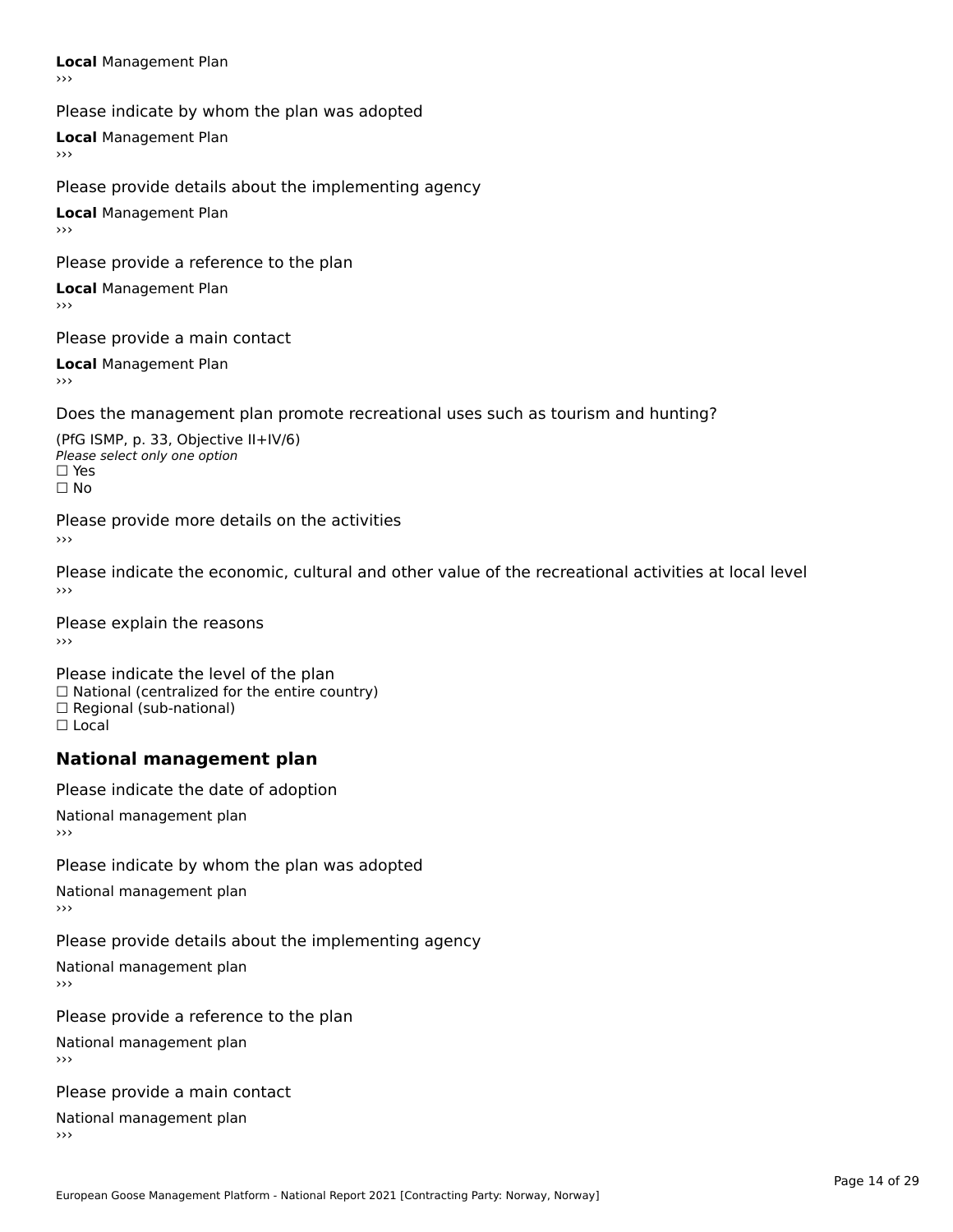# **Regional management plan**

Please indicate the region the plan encompasses

Regional management plan

Please indicate the date of adoption Regional management plan

#### Please indicate by whom the plan was adopted

Regional management plan  $\rightarrow$   $>$ 

#### Please provide details about the implementing agency

Regional management plan

#### Please provide a reference to the plan

Regional management plan  $\rightarrow$   $>$ 

Please provide a main contact

Regional management plan

# **Local management plan**

Please indicate the area the plan encompasses Local management plan $\overline{\phantom{a}}$ 

#### Please indicate the date of adoption

Local management plan

#### Please indicate by whom the plan was adopted

Local management plan $\overline{\phantom{a}}$ 

#### Please provide details about the implementing agency Local management plan

 $\overline{v}$ 

Please provide a reference to the plan

Local management plan  $\rightarrow$   $>$ 

Please provide a main contact

Local management plan $\overline{v}$ 

In case of various management plans, please upload a document or table listing all the management plans, including the details required in the sections above<br>>>>

#### Are the management plan/s promoting recreational uses such as tourism and hunting?

| (PfG ISMP, p. 33, Objective II+IV/6) |
|--------------------------------------|
| Please select only one option        |
| $\Box$ Yes                           |
|                                      |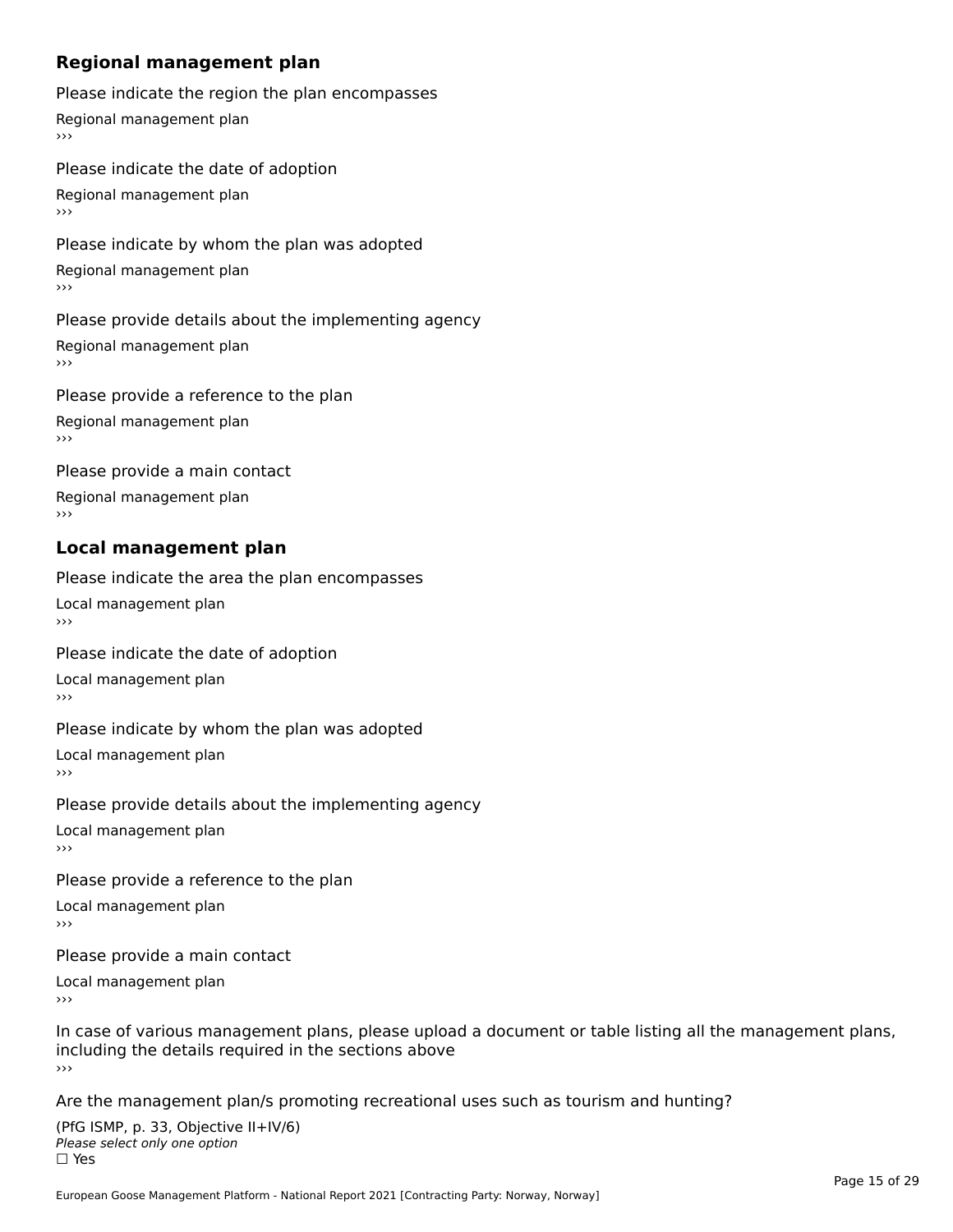#### ☐ No

Please provide more details on the planned activities

Please explain the reasons›››

Please indicate why the plan is not being implemented

Please indicate the timeline for the finalization of the plan

Please indicate when it is expected to be adopted

Please indicate the level of the plan(s) (National, regional, local)

Please explain the reasons

Field for additional information on management plan/s (optional)

III.2. Has your country established a working group to support the implementation of the PfG ISMP?

(PfG ISMP, p. 29, Objective  $I+II+II+IV/1$ ) Please select only one option ☑ Yes, a working group has been established⊠ाल्ड, a working group nas been established<br>□ The establishment of a working group is under consideration ☐ No

### Please indicate the type of working group that has been established

Possibility for multiple options rossibility for multiple options<br>☑ National (centralized for the entire country) ☑ National (centralized io<br>☑ Regional (sub-national) ⊠ Regio<br>□ Local

#### **National working group**

Please indicate the date of establishment››› 2010.

Please list the working group members and coordinator ››› Informal and conducted by national coordinators, such as NINA, NEA and farmers union representatives. we informat and conducted by national coordinators, such as NINA, NEA and familiers t<br>Meetings also attended by national BirdLife partner and national hunter organisation.

Please provide details about the functions of the working group ››› Sharing information on best practices, research activities, local management plans and on EGMP processes and their results.

Please provide a main contact ››› Tombre, Gundersen & Espelien.

# **Regional working group**

In case of multiple regional working groups, please upload a document or table listing all the working groups, including the details required in the sections below ››› See below.

Please indicate the region the working group services ››› Regional WG established for Nordland county (collaborative forum for geese management). www.negional worestablished for Nordiand county (collaborative forum for geese management).<br>In 2021 a similar forum was established in Trøndelag county with one forum for PfG and one for GLG.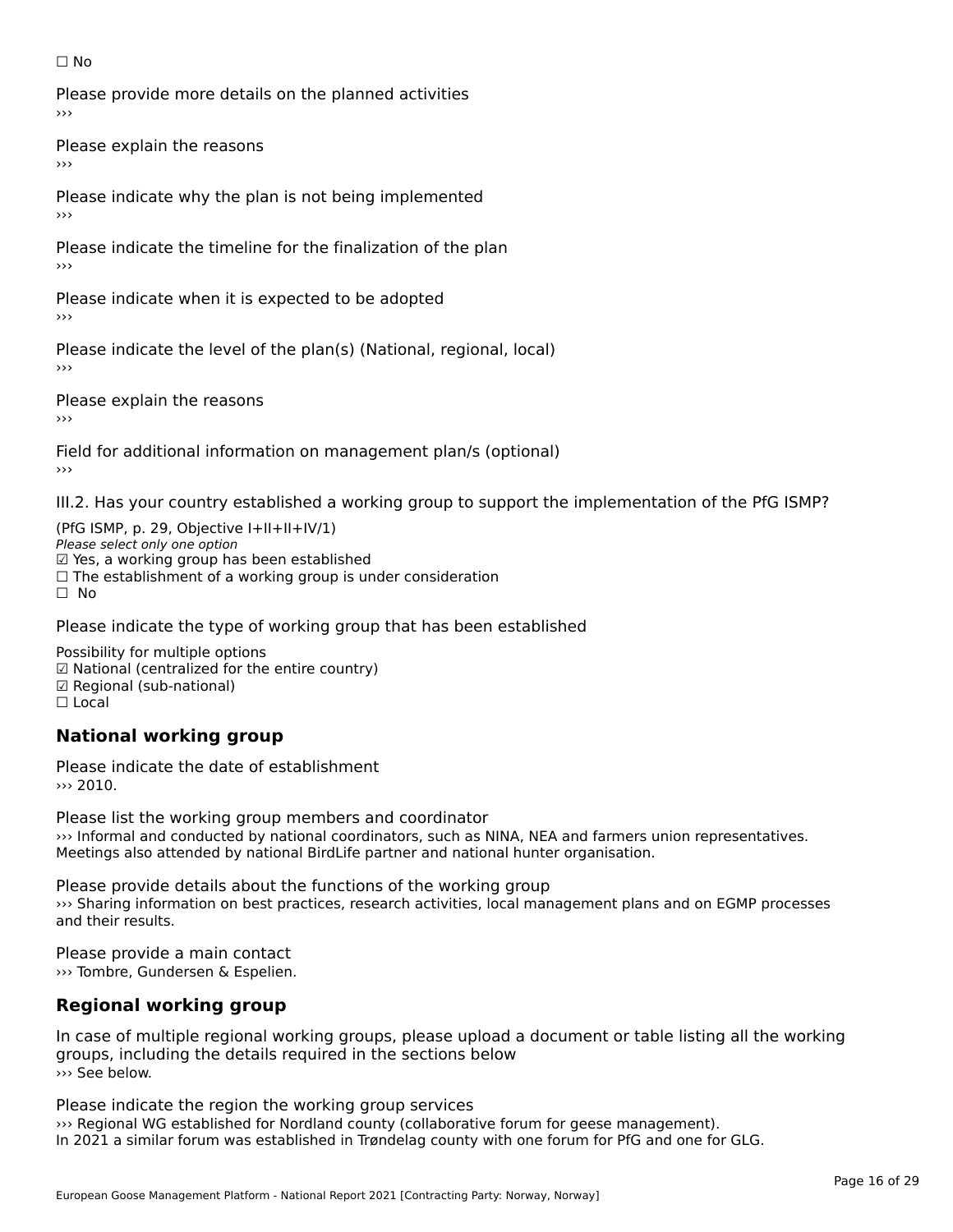Please indicate the date of establishment ››› See above.

Please list the working group members and coordinator ››› Main contact is Ove Martin Gundersn from the National Farmers Union.

Please provide details about the functions of the working group ›››

Please provide a main contact ›››

# **Local working group**

In case of multiple local working groups, please upload a document or table listing all the working groups, including the details require in the sections above<br>>>>

Please indicate the area the working group services ›››

Please indicate the date of establishment ›››

Please list the working group members and coordinator ›››

Please provide details about the functions of the working group ›››

Please provide a main contact ›››

Please indicate by when a decision on the establishment will be taken

Please indicate which existing structure or capacity is responsible for the implementation of the PfG ISMP instead

Field for additional information on working group (optional)

### **Objective I. Maintain a sustainable and stable Pink-footed Goose population and its range**range

III.3. Have key sites for the Pink-footed Goose been identified in your country?

(PfG ISMP, p. 32, Objective I/4)יייכו סיווי, p: אב, סטןככנוע<br>Please select only one option ☐ No

Please upload an Excel table and include specific information for each site on the following items

- 1 Country
- 2 Site
- 3 Size (ha)

د احداد<br>4 Location (decimal geographic coordinates; and separately upload a map indicating roost and main foraging areas 4 Location<br>if possible)

5 Main habitat types

6 Has this site been afforded appropriate designation status at international levels (e.g. Ramsar site, SPA, etc.)? 6a Designation status

- 6a Designation status<br>6b Date of designation
- 
- 6c Any other relevant information

7 Has this site been afforded appropriate protected area status at national levels? 7a Designation status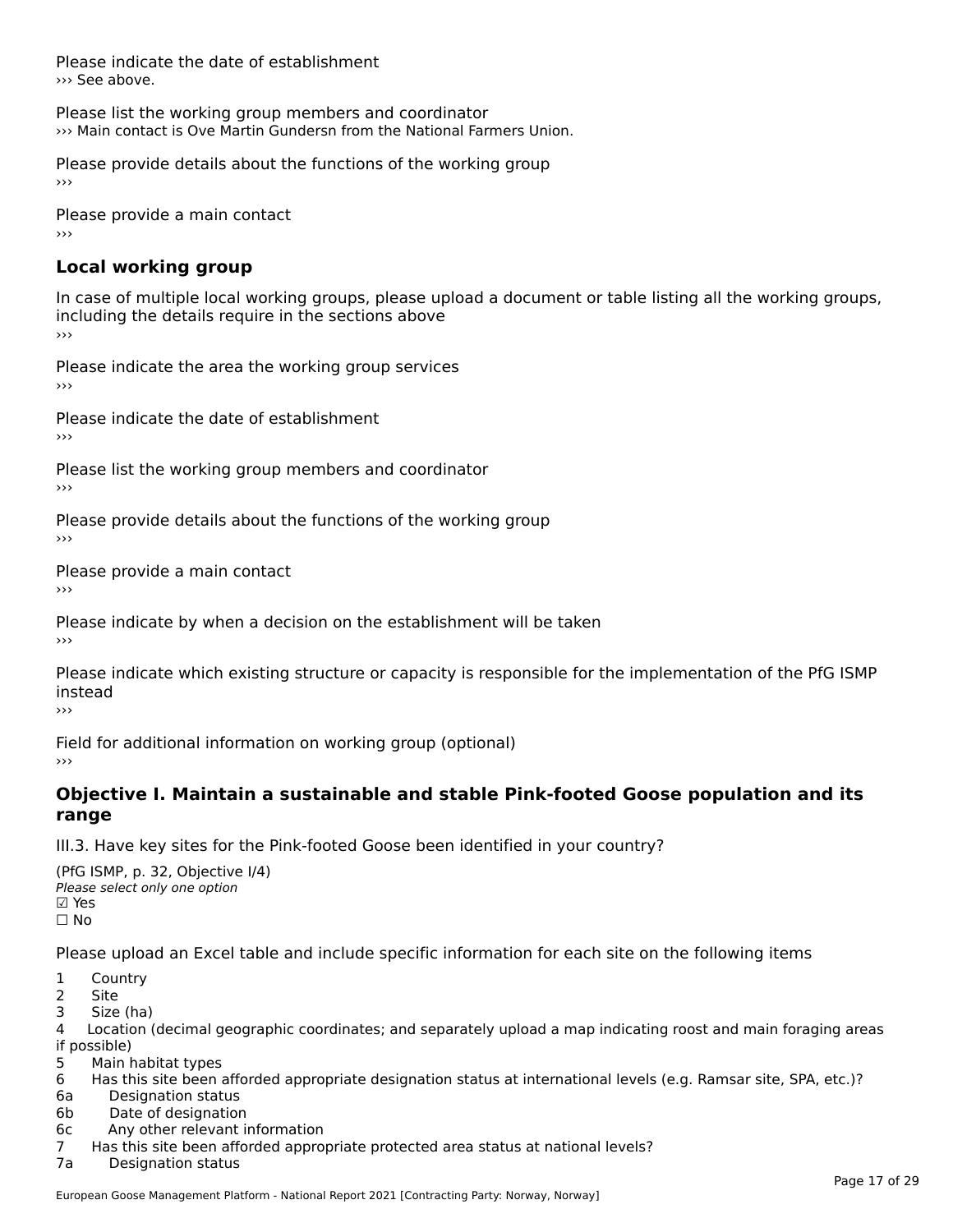#### 7b Date of designation

7c Any other relevant information

8 Does a management plan exist that address the conservation requirements of pink-footed geese?

8a Provide brief details e.g. about the hunting regulations and other management regimes oa and sites that are protected are listed/included in the CSN tool with similar and cartographic data. The species uses that are protected are listed/included in the CSN tool with similar and cartographic data. The species uses these sites mainly as resting areas, while foraging on the nearby cultivated farmlands.

You have attached the following documents to this answer.

Specific information Norway.xlsx

Please explain the reasons

III.4. Are measures being taken to restore and/or rehabilitate Pink-footed Geese roosting and/or feeding

(PfG ISMP, p. 33, Objective I+II/7) Possibility for multiple options ☐ In staging areas $\Box$  In staging areas □ in staging areas<br>□ In the wintering areas ☑ Not relevant

#### **In the staging areas**

Please provide brief details, listing sites and measures ›››

#### **In the wintering areas**

Please provide brief details, listing sites and measures ›››

Please explain the reasons

››› Staging sites are numerous and availability of grazing similarly widespread.

III.5. Has a programme for prevention of Pink-footed Goose breeding on mainland been developed and

 $(PC I CMP, p. 31, Ok)$ **[only for Norway]**

#### [only for Norway]

**Polly for Norway,**<br>Please select only one option riease select only one option<br>□ Yes, the programme is being implemented

□ Tes, the programme is being implemented<br>□ Yes, but the programme is not being implemented to date

 $\Box$  ies, but the programme is not being implement  $\Box$  No, but a programme is under development

☑ No

Please provide information on measures taken to date

Please provide results, if available

Please provide brief details on the measures and timeline of the programme

Please explain why it has not been implemented

Please provide brief details and expected date of enacting it

Please provide details on any other relevant activities undertaken, if any<br>In Monitoring of situation ongoing, but issue not deemed to be widespread as yet. >>> Monitoring of situation ongoing, but issue not deemed to be widespread as yet.

# **Keep agricultural conflicts to an acceptable level**

III.6. Are agricultural conflicts related to Pink-footed Geese (e.g. crop damage) currently at an acceptable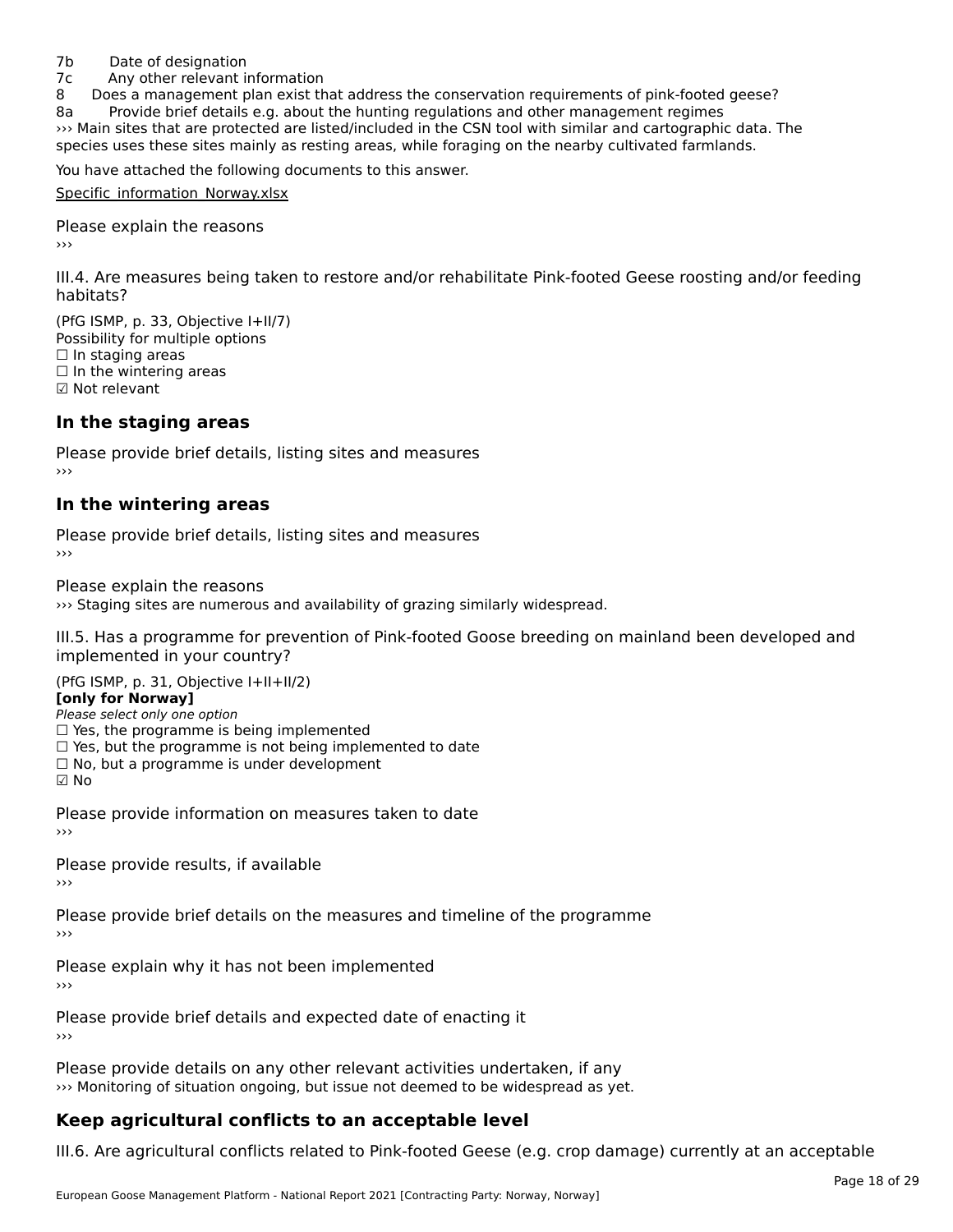level within your country?

(PfG ISMP, p. 33, Objective II / 4+5)Please select only one option ☐ Yes☑ No

Please indicate how these conflicts are being addressed

Please indicate how these conflicts are being addressed ››› Mainly monitoring and possible use of subsidies.

Please provide further details, as necessary ›››

## **Objective III. Avoid increase in tundra vegetation degradation on the breeding range**

III.7. Is the extent of arctic tundra degradation on Svalbard caused by the Pink-footed Goose monitored?

(PfG ISMP, p. 33-34, Objective III /8) **[only for Norway]**Please select only one optionriease<br>□ Yes ⊠ Yes ☐ No

Please provide details on the type of monitoring activities (who is conducting them and how they are

››› Sample plots on the tundra sites have been laid out and are monitored at regular intervals.

Is there an increase in the level of degradation of the arctic tundra? Please select only one optionriease<br>□ Yes ☑ No

Please provide any results or evidence

**Please provide any results or evidence** >>> Have to await results of ongoing study.

Please explain the reasons ›››

### **Objective IV. Allow for recreational use that does not jeopardize the population**

III.8. Does your country promote and/or implement (in the past three years) any national or regional (subnno. Does your country promote and/or implement (in the past timee years) any national or<br>national) hunting-related campaigns, training programmes and/or management activities ?

 $(DEG | GMP = 31, Ob)$ ective  $V(12)$ **[only Norway and Denmark]** Possibility for multiple options rossibility for multiple options<br>☑ Wise use hunting practices ⊠ wise use nunting practices<br>☑ Best practices to reduce crippling rates ☑ Self-organization and coordination of local hunting ⊠ Sen-organization and coordination or local nunting<br>□ No campaigns, programmes or activities have been implemented

# **Wise use hunting practices**

Please provide brief details (attach files or provide web links, if available) ››› Training of hunters in techniques and best practice behaviour implemented. Most recently in 2020 a course on geese hunting of names in techniques and best practice behaviour implemented. Most recently in 2020 a compression general control of the control of the control of the control of the control of the control of the control course for training with clay pigeons to reduce crippling has been established (2016).

You have attached the following Web links/URLs to this answer.

[Video hunting](https://www.dropbox.com/s/ayuhxv6xc66lhq1/Prosjekt%20G%C3%A5s%20v1.2%201080h264.mp4?dl=0) - Best practice hunting video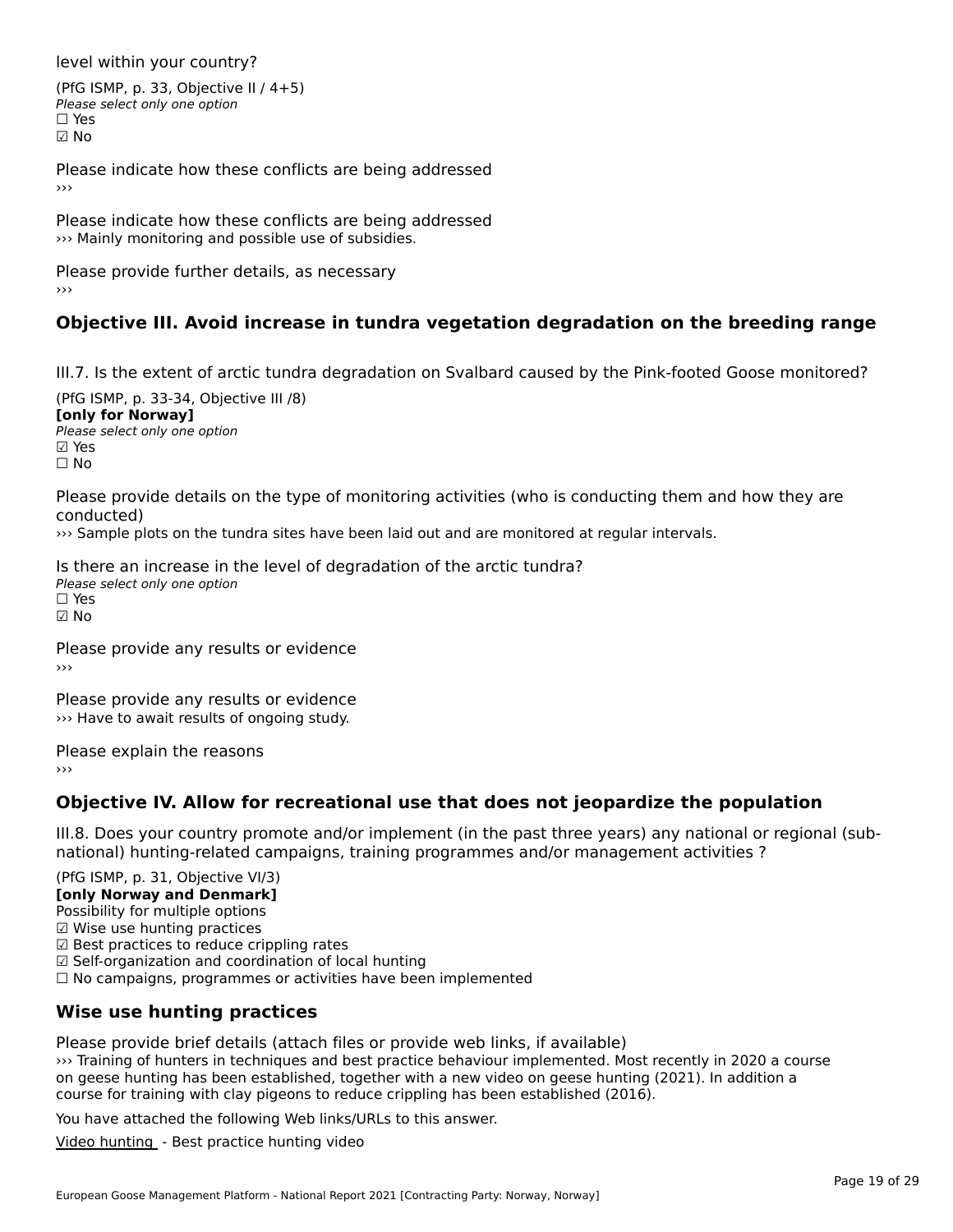### **Best practices to reduce crippling rates**

Please provide brief details (attach files or provide web links, if available) ››› Involvement of local, regional and national hunting organisations and the training of hunters help alleviate the issue.

### **Self-organization and coordination of local hunting**

Please provide brief details (attach files or provide web links, if available) ››› Organization of local hunters is beneficial to the hunters and is an ongoing excercise to share information *I* chyanization of local numers is beneficial and to comply with the targets of the ISSAP.

Please explain the reasons ›››

### **Optionally, please provide any other information related to the implementation of the PfG ISMP**

Please provide further information here ›››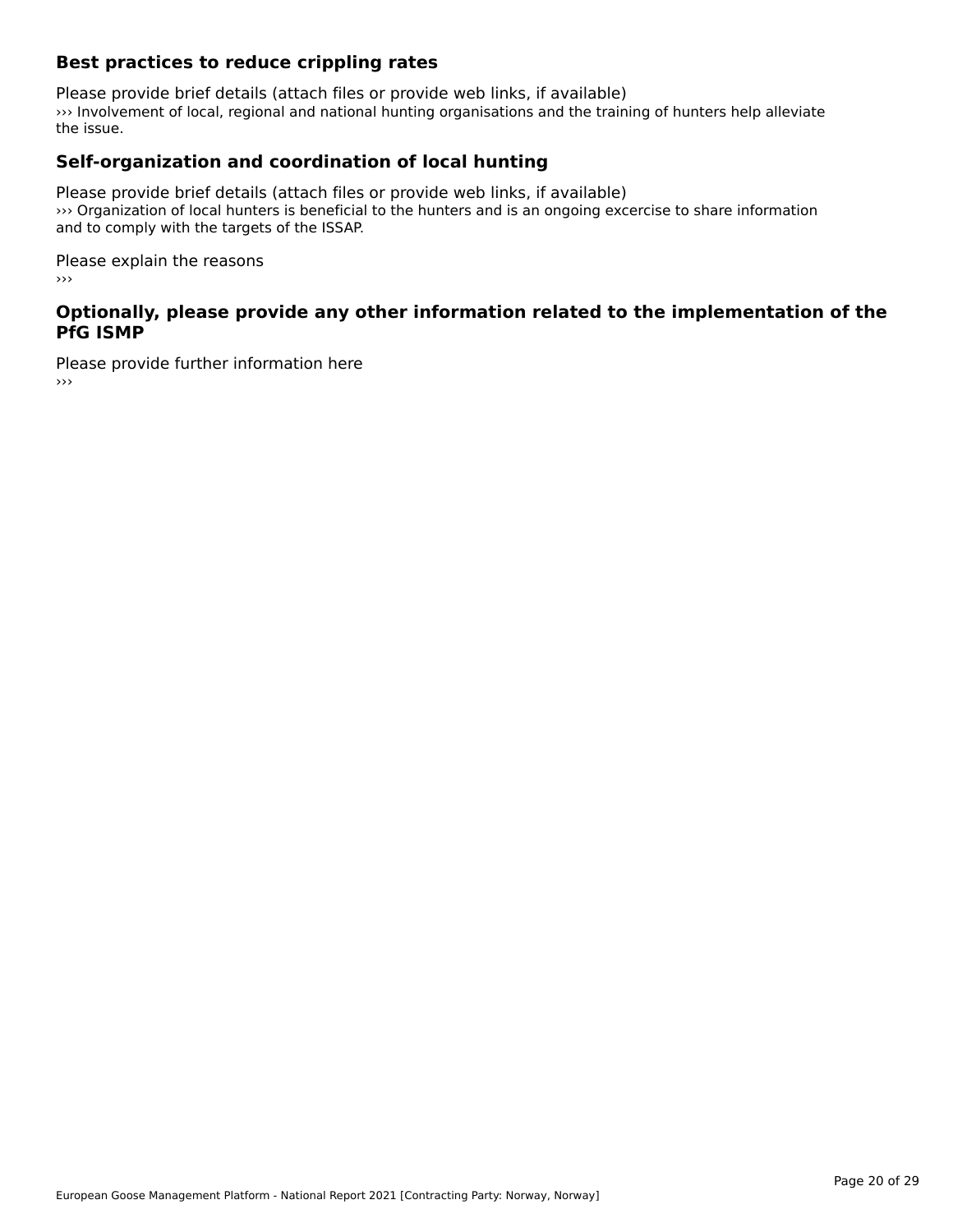#### **IV. Sub-section A: Taiga Bean Goose International Single Species Action Plan (TBG ISSAP) - Eastern 1 Management UnitAction Plan (TBG ISSAP) - Eastern 1 Management Unit**

Participating Range States**: Belarus, Estonia, Germany, Latvia, Ukraine** 

### **Objective 1. Increase survival rate of adults**

### **Result 1.1 Legal harvest does not jeopardize an increase of adult survival rates**

IV.1. Has your country developed and adopted legislation for the closure of hunting of TBG to allow for TBG IV.1. Thas your country developed and add<br>to pass before goose hunting is opened?

(activity 1.1.1.1 Workplan for the implementation of non-AHM related actions (2018-2020) agreed at the 3rd EGM IWG meeting in Leeuwarden, the Netherlands in June 2018)

#### [all Participating Range States]

Please select only one option ☑ Yes, developed and adopted

☐ Yes, developed but not adopted

 $\Box$  ies, developed but not adopted

 $\Box$  No

Please describe what legislation has been developed ››› No hunting for this species allowed, ie nationally fully protected.

Please indicate when it was adopted ››› As of 2002.

Please indicate how the legislation is enforced ››› Ordinary Control of hunters and information through regular information to hunters, including at meetings.

Please describe what legislation has been developed

Please indicate the timeframe when the legislation is expected to be adopted

Please explain the reasons

### **IV.2. Please indicate how you are improving the knowledge of the occurrence of TBG on sub-species level in your country**on sub-species level in your country

on sub-species fever in your country<br>(activity 1.1.1.2 Workplan for the implementation of non-AHM related actions (2018-2020) agreed at the **Brd EGM IWG meeting in Leeuwarden, the Netherlands in June 2018)** 

#### [all Participating Range States]

IV.2.1. Ensuring national monitoring at all known key sites ™ Ensuring nutional<br>Please select only one option ☑ Yes<br>□ No

Please describe the activities undertaken ››› Ongoing research contract with Nord University and BirdLife Norway.

Please list the key sites where monitoring activities are being undertaken **Predse had the Key sites where monitoring activities are**  $\gg$  Børgefjell national park, Trøndelag and Nordland counties. Pasvik-valley, Finnmark county.

Please provide relevant documents or weblinks

You have attached the following Web links/URLs to this answer. [Search for TB DNA](http://https://www.nord.no/no/aktuelt/popularvitenskap/Sider/Jakten-p%C3%A5-saedgaasas-DNA.aspx) - Article on the research related to DNA profiling

Please explain the reasons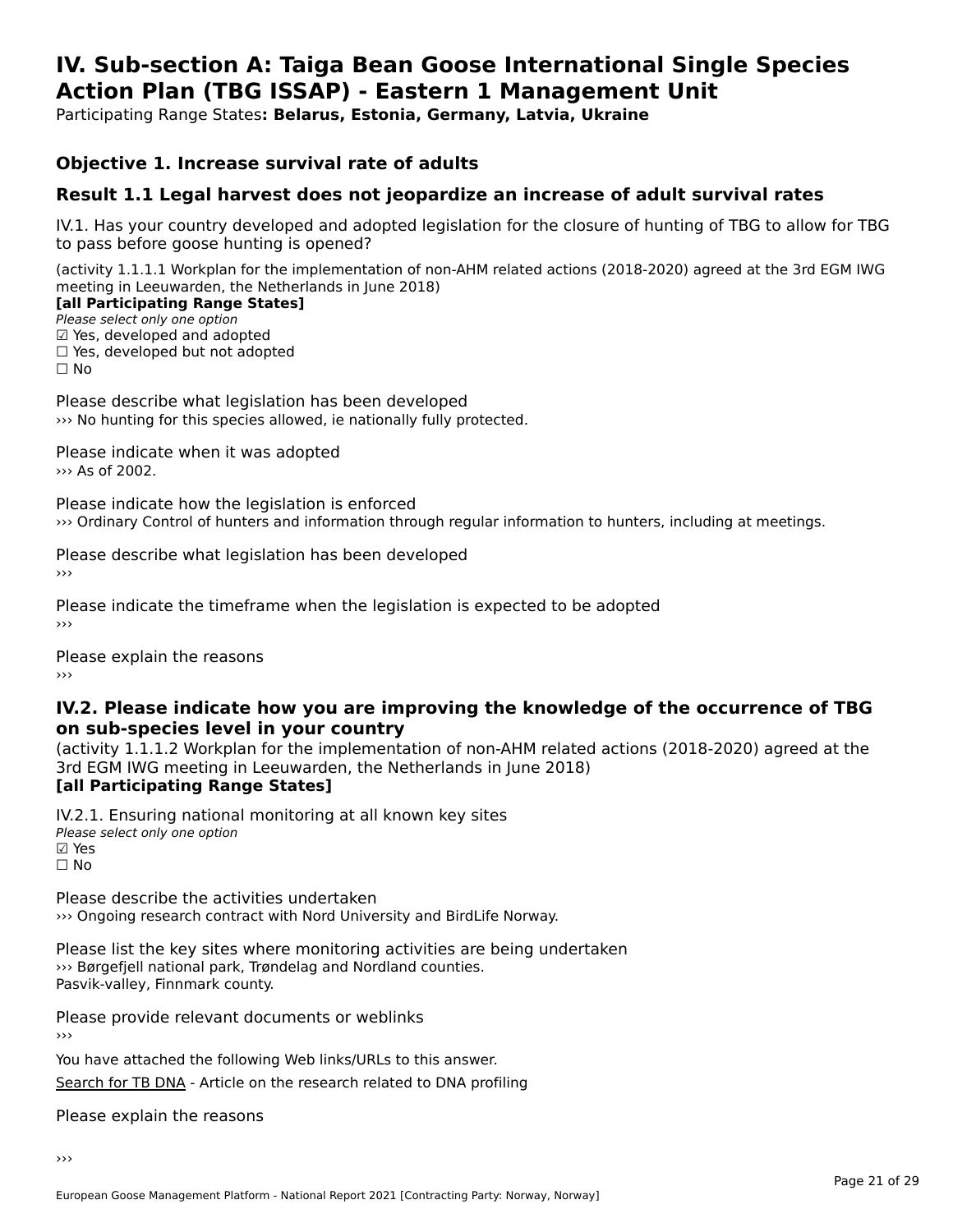IV.2.2. Providing identification training to people carrying out the monitoring activities <del>■ Western Fortung</del> Recrement<br>Please select only one option ☑ No

You have attached the following Web links/URLs to this answer.

[Field ID TB](http://https://www.birdlife.no/naturforvaltning/nyheter/?id=2601) - BirdLife information for identification

Please describe the activities undertaken ›››

Please provide relevant identification materials or weblinks, if available

Please explain the reasons ››› Expert bird watchers with no need.

IV.2.3. Providing equipment to people carrying out the monitoring activities rv.2.5. I roviding equipm<br>Please select only one option ☐ Yes☑ No

Please describe the activities undertaken

Please provide relevant documents or weblinks ›››

Please explain the reasons››› No need.

IV.2.4. Carrying out a satellite/GPS tagging project on TBG in the wintering/staging areas wedden yn y bac a 5d<br>Please select only one option **☑ Yes**<br>Π No

Please describe the activities undertaken ››› Over the y

Please provide relevant documents or weblinks›››

Please explain the reasons

IV.2.5. Any other relevant activities wez: 5: 7 my ocher Televal<br>Please select only one option ☐ No

Please describe the activities undertaken ››› DNA from feathers and droppings collected in Børgefjell. See para IV 2.1 for information.

Please provide relevant documents or weblinks

# **Result 1.2 Illegal harvest is reduced to non-significant levels**

IV.3. Does your country implement an awareness-raising campaign for hunters to complement necessary legislation changes?

(activity 1.2.2.1 Workplan for the implementation of non-AHM related actions (2018-2020) agreed at the 3rd EGM IWG meeting in Leeuwarden, the Netherlands in June 2018)

### **[Only for Belarus and Ukraine]**

Please select only one option riease select only one option<br>□ Yes, an awareness-raising campaign is being implemented<br>□ No, but an awareness-raising campaign is under development  $\Box$  No, but an awareness-raising campaign is under development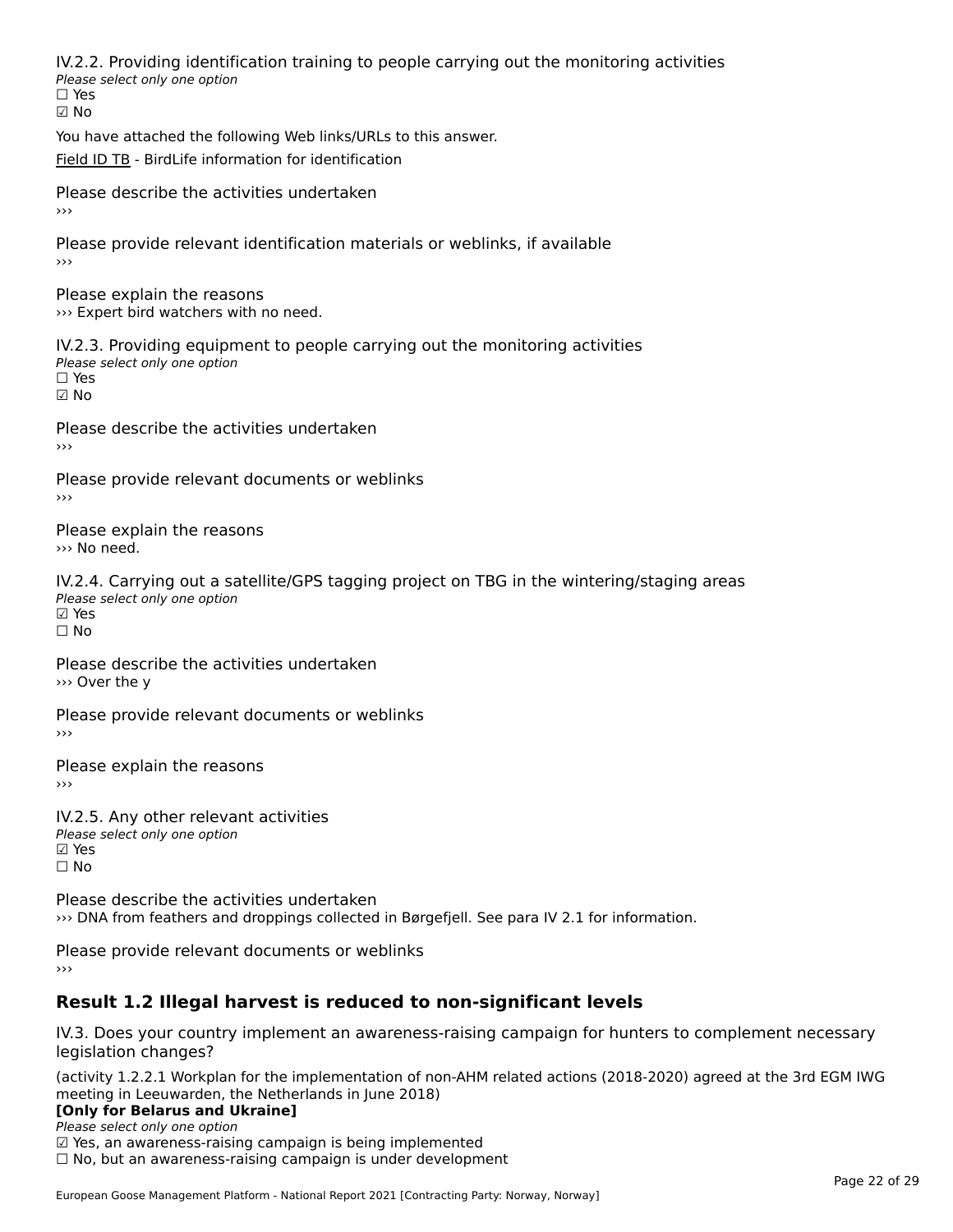#### ☐ No

Please indicate who is involved in the implementation (e.g. national NGOs, research institutes, etc.) ››› Through annual ordinary info to all hunters.

Please provide brief details about the activities that are being implemented

Please provide a weblink or upload more information on the campaign›››

Does the campaign include guidance on identification of grey geese? **DOCS THE CAMPAIGN MET**<br>Please select only one option ☑ No

Please upload identification guides and provide weblinks

Please provide further information, if available

Please explain the reasons

I lease explain the reasons<br>>>> Only through ID guides, e.g. books and through hunting education and as informed by national BirdLife partner, se para IV 2.1.

Please indicate who is in charge of developing the campaigns

Please provide information on when the development is expected to be finalized

Please indicate when the implementation of the campaign is envisaged to start

Please provide reasons why an awareness-raising campaign is not in place

IV.4. Has special publication on the occurrence of the Taiga Bean Goose been produced and disseminated?

(activity 1.2.2.2 Workplan for the implementation of non-AHM related actions (2018-2020) agreed at the 3rd EGM IWG **[Only for Ukraine]**

**LOTTLY TOT ONTAILLET**<br>Please select only one option *Please select only one option*<br>□ Yes produced and disseminated  $\Box$  ies produced and disseminate<br> $\Box$  Yes, currently being produced ☑ No

Please provide details on dissemination, upload publication or provide weblink ›››

Please provide details on the timeframe

Please indicate who is in charge of producing the publication

Please provide details on the dissemination plans›››

Please explain the reasons ››› Not funded.

# **Other objectives and results as decided by the EGM IWG**

# **Reducing Taiga Bean Goose crippling**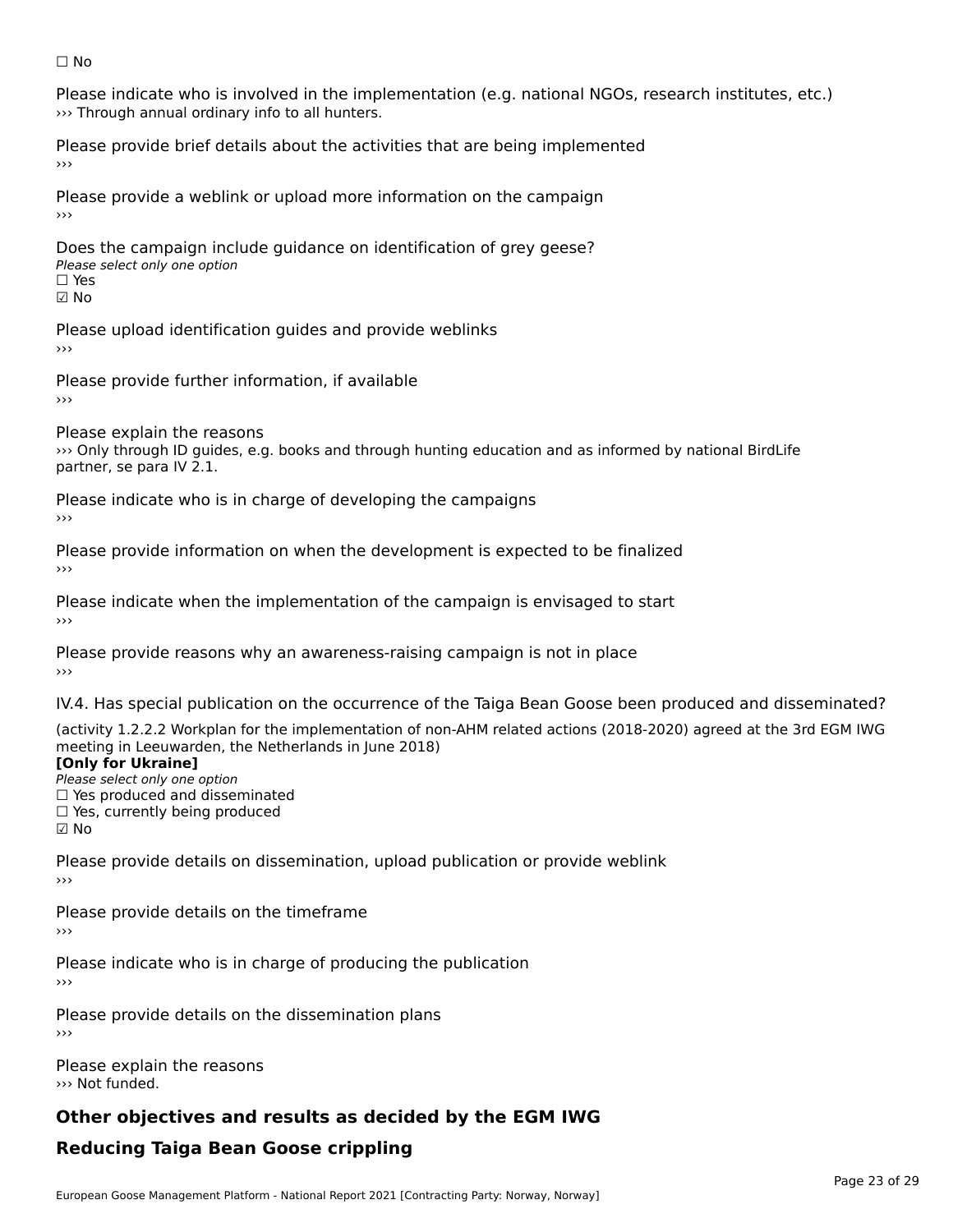IV.5. Have you undertaken any activities to reduce TBG crippling rates?

(activity agreed at the 1st EGM IWG meeting in Kristianstad, Sweden in December 2016)

**[all Participating Range States] Please select only one option** □ Yes<br>□ No ☑ Not applicable

Please provide details on the activities

Please explain the reasons›››

Please explain the reasons ››› Protected and should not be hunted.

#### **Raising identification skills and awareness amongst hunters**

IV.6. Have training programmes to develop identification skills amongst hunters been organized by national hunting associations?

(activity agreed at the 1st EGM IWG meeting in Kristianstad, Sweden in December 2016) **[all Participating Range States]**[all Participating Range States] **Lan Tarticipating Range**<br>Please select only one option ☑ Yes☐ No□ Not applicable

Please provide more information on the training programmes<br>• Through ID guides, the obligatory hunting education and regular meetings. >>> Through ID guides, the obligatory hunting education and regular meetings.

Have the training programmes been developed in cooperation with BirdLife partners and other conservation NGOs?<br>Please select only one option ☐ Yes☑ No

Please provide a list of cooperating partners

Please provide more information of detailed activities with partners

Please upload any relevant materials

Please provide weblinks ›››

Please explain the reasons››› Conducted by government funded initiatives.

Please explain the reasons›››

Please explain the reasons›››

# **Optionally, please provide any other information related to the implementation of the TBG ISSAP**

Please provide information here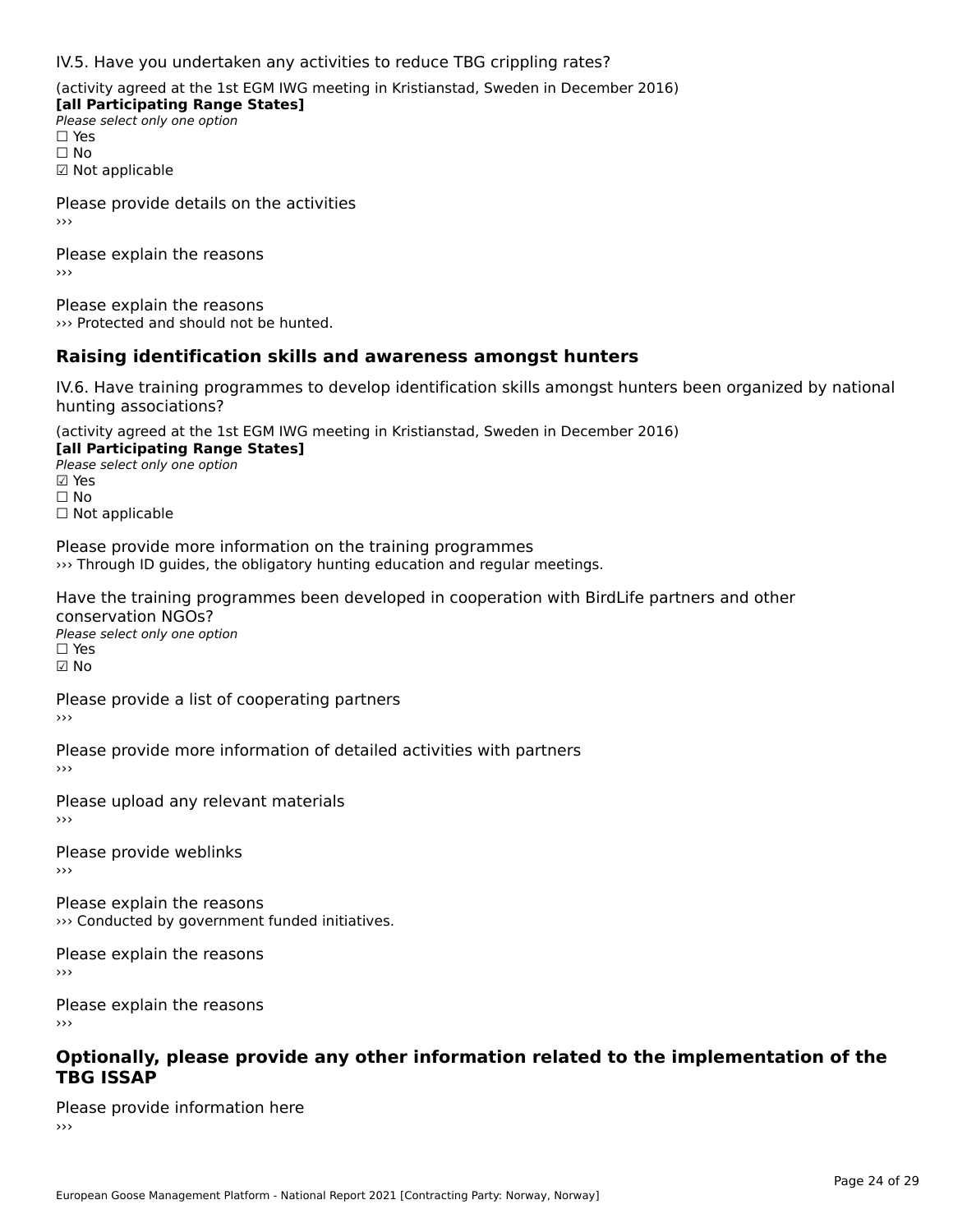# **V. Sub-section B: Taiga Bean Goose International Single SpeciesAction Plan (TBG ISSAP) - Western and Central Management Units**

Participating Range States: **Denmark**, **Finland**, **Norway, Sweden**, **UK**

## **Objective 1 Increase survival rate of adults**

### **Result 1.2 Illegal harvest is reduced to non-significant levels**

V.1. Is TBG shooting investigated in north-east Jutland and Zealand?

(activity 1.2.2.1 Workplan for the implementation of non-AHM related actions (2018-2020) agreed at the 3rd EGM IWG meeting in Leeuwarden, the Netherlands in June 2018) **[Only for Denmark]** 

**□ Please select only one option** □ Yes<br>□ No

Please indicate what activities have been undertaken›››

Please provide results, relevant publications and weblinks ›››

Please explain the reasons›››

### **Result 1.3: Impact of huntable native predators in breeding and moulting areas is reduced**

V.2. Are annual campaigns undertaken amongst hunters in the breeding areas to strengthen fox v.z. Are annual campaigns und<br>management in your country?

(activity 1.3.1.1 Biannual Taiga Bean Goose implementation plan agreed at the 1st EGM IWG meeting in Kristianstad, Sweden in December 2016)

**[Only for Finland]** Please select only one optionriease<br>□ Yes □ Yes<br>□ No

Please list the areas where the campaigns are being undertaken

Please list the hunting associations involved

Please provide any other relevant details and weblinks ›››

Please explain the reasons

V.3. Has fox management in northernmost Finland been further strengthened by the Finnish Wildlife v.5. Has fox management in northernmost F<br>Agency and the Forestry and Parks Service?

(activity 1.3.1.2 Biannual Taiga Bean Goose implementation plan agreed at the 1st EGM IWG meeting in Kristianstad, Sweden in December 2016) Sweden in December 2016)

[Only for Finland]

**Please select only one option** □ Yes<br>□ No

Please explain what activities have taken place

Please provide results, relevant publications and weblinks ›››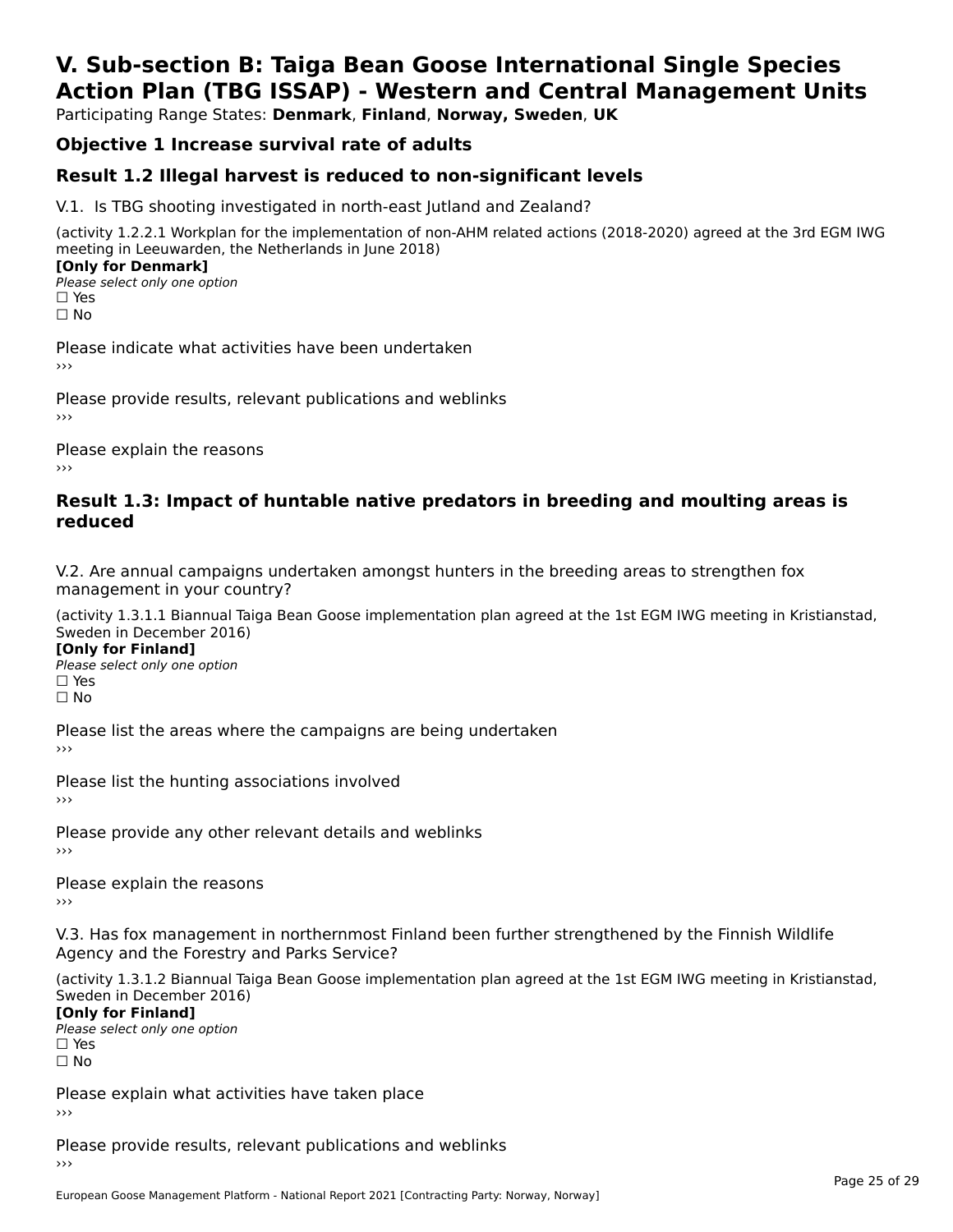# **Result 1.4: Impact of alien predators in breeding and moulting areas is reduced**

V.4. Does your country implement programmes for the eradication of the raccoon dog?

(activity 1.4.1.1 Workplan for the implementation of non-AHM related actions (2018-2020) agreed at the 3rd EGM IWG meeting in Leeuwarden, the Netherlands in June 2018) **[Only for Finland and Sweden]**

**Please select only one option** 

□ Yes<br>□ No

Please provide details about the eradication programme(s) (scope, implementing entities, etc.)

Please provide details on the effectiveness of the programmes

Please provide an update on the current status of the raccoon dog

Please explain the reasons

### **Objective 2. Increase reproductive rates**

### **Result 2.2: Intraspecific competition in spring staging areas is reduced**

V.5. Please provide updates on the implementation of the "fields for geese" programme

(activity 2.2.1.1 Workplan for the implementation of non-AHM related actions (2018-2020) agreed at the 3rd EGM IWG meeting in Leeuwarden, the Netherlands in June 2018) <u>Iony</u> ioi swedenj

V.6. Please provide information on the continuation and implementation of the "unharvested-fields-forbirds" programme (within the Common Agricultural Policy)birds" programme (within the Common Agricultural Policy)

(activity 2.2.1.2 and 2.2.1.3) **CONDUCTS**<br> **[Only for Finland]** 

### **Objective 3. Stop ongoing loss, fragmentation and degradation of habitats, and restore lost, fragmented and degraded habitats**

### **Result 3.1: Impact of forestry works is reduced**

V.7. Have working models been developed for wildlife-friendly forest management?

(activity 3.1.1.1 Workplan for the implementation of non-AHM related actions (2018-2020) agreed at the 3rd EGM IWG

### **[Only for Finland]**

**Please select only one option** □ Yes<br>□ No

Please provide details on the working models developed›››

Are these models being implemented? ∩ne enese moders being<br>Please select only one option □ Yes<br>□ No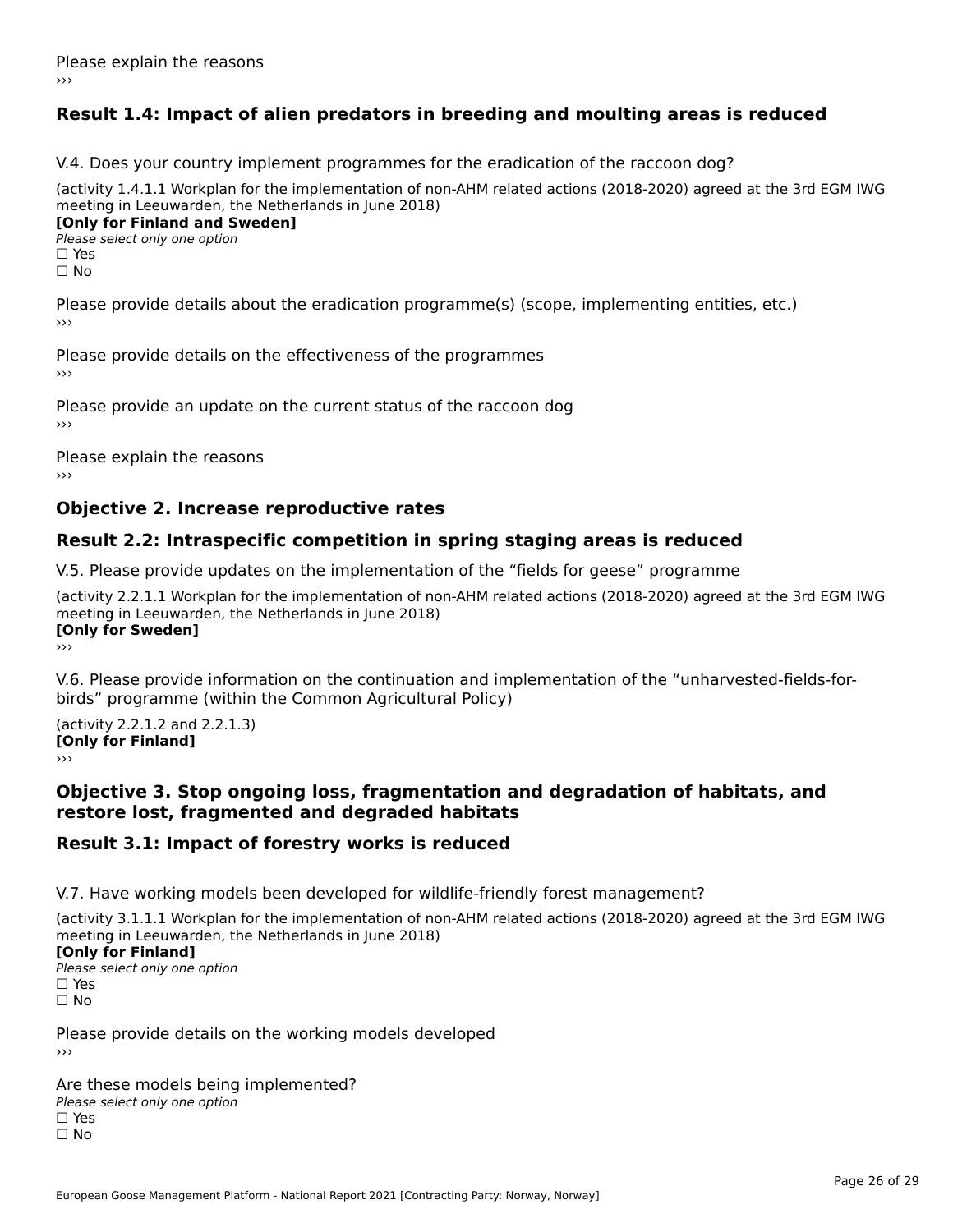Please provide more information on the progress›››

Have these models been promoted to reach forest owners? ∩ave these models bee<br>Please select only one option □ Yes<br>□ No

Please provide more information

Please explain the reasons ›››

Have these models been promoted to reach forest corporations? ∩ave these models bee<br>Please select only one option □ Yes<br>□ No

Please provide more information›››

Please explain the reasons ›››

Please explain the reasons›››

Please explain the reasons›››

V.8. Please indicate the implementation progress to reach the annual goals for mire restoration

(activity 3.1.2.1 Workplan for the implementation of non-AHM related actions (2018-2020) agreed at the 3rd EGM IWG meeting in Leeuwarden, the Netherlands in June 2018)

### **[all Participating Range States]**

››› A ban on draining of mires has been adopted by the Government in Norway. For the last decade funds have been allocated for repair and restoration of mires. Annual allocation ca 1,5 mill euro. A plan for continuation of the program is developed and will include restoration in general of wetlands other than bogs/mires. Not sure if this is of relevance to the TBG.

You have attached the following Web links/URLs to this answer.

[Restoration mires report 2016](http://https://www.miljodirektoratet.no/publikasjoner/2016/november-2016/restaurering-av-myr/) - Example of ongoing program for restoration mires

### **Result 3.3: Breeding, staging and wintering habitats are not further lost due to oil and gas or renewable energy developments**

V.9. Are you monitoring the collision risk posed by renewable energy developments to TBG close to the Special Protection Areas, identified as their important wintering sites?

(activity 3.3.1.1 Workplan for the implementation of non-AHM related actions (2018-2020) agreed at the 3rd EGM IWG meeting in Leeuwarden, the Netherlands in June 2018)

### **[only for Denmark and other Range States as applicable]**

**Please select only one option** 

☑ No

Please provide information on the relevant actions that have been undertaken ›››

Please provide any results, if available ›››

Please explain the reasons ››› At the moment not deemed relevant.

# **Result 3.4: Impact of agriculture on natural Taiga Bean Goose habitats is minimized**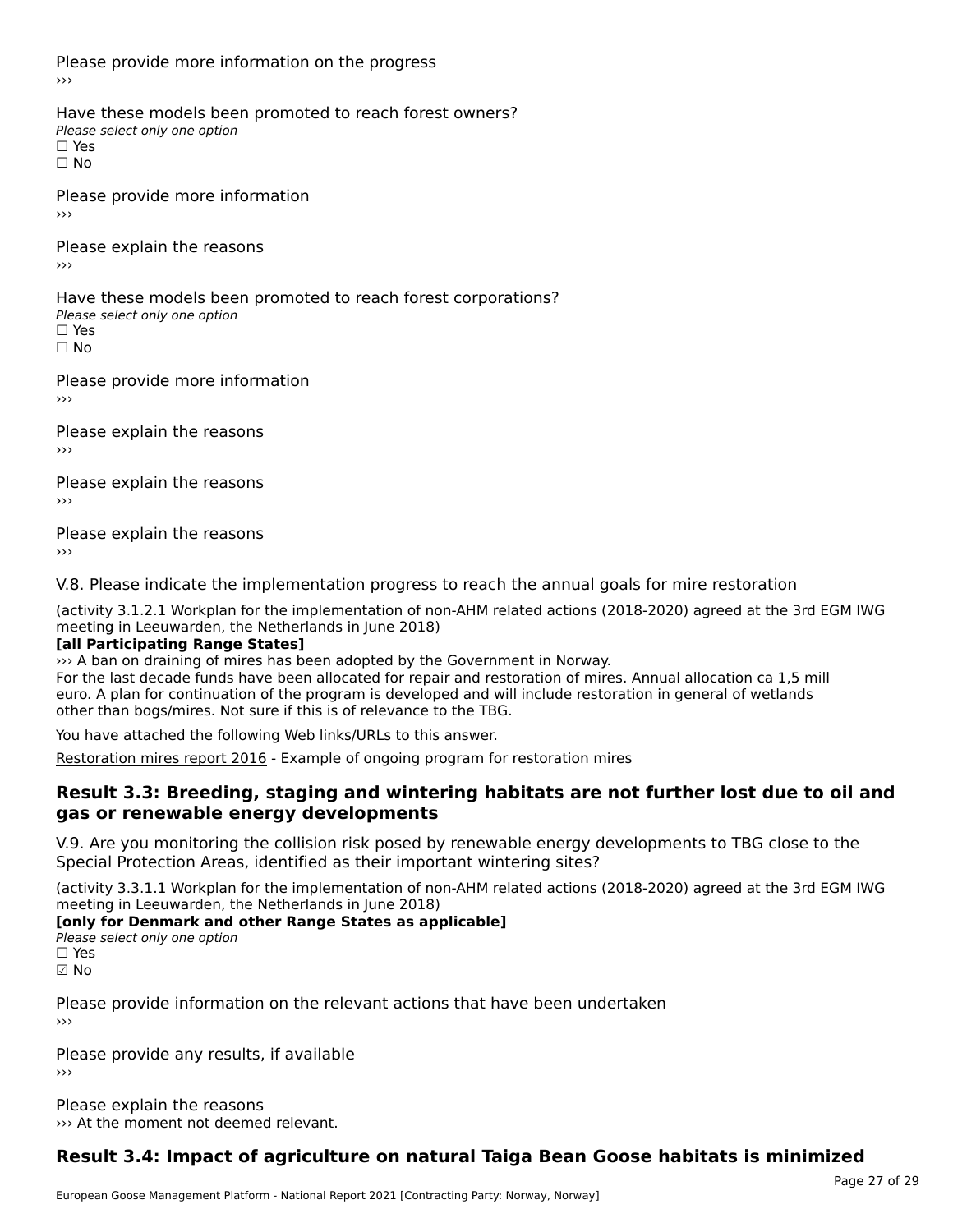V.10. Has the area of managed coastal grasslands under the Common Agricultural Policy (CAP) increased in

(activity 3.4.1.1 Workplan for the implementation of non-AHM related actions (2018-2020) agreed at the 3rd EGM IWG meeting in Leeuwarden, the Netherlands in June 2018) **[only for Finland]**

**□ Please select only one option** □ Yes<br>□ No

Please indicate the size of the total area›››

Please indicate the additional area managed since the beginning of 2017

Please describe the activities undertaken on grassland management

Please upload relevant documentation and provide weblinks

Please explain the reasons

# **Other objectives and results as decided by the EGM IWG**

### **Review factors possibly contributing to rapid declines in eastern England and implement appropriate management responses**implement appropriate management responses

V.11. Have possible factors causing population declines in eastern England been reviewed?

(activity 3.4.2. Workplan for the implementation of non-AHM related actions (2018-2020) agreed at the 3rd EGM IWGmeeting in Leeuwarden, the Netherlands in June 2018) **[only for UK]**[only for UK]

**Please select only one option<br>Please select only one option** □ Yes<br>□ No

Please describe those factors and provide further information as available

Are appropriate management responses to these factors being implemented? ne appropriace manage.<br>Please select only one option □ Yes<br>□ No

Please provide information on the activities implemented

Please provide information about the main achievements and results

Please explain the reasons ›››

Please explain the reasons›››

# **Reducing Taiga Bean Goose crippling**

V.12. Have you undertaken any activities in the past three years to reduce TBG crippling rates?

(activity agreed at the 1st EGM IWG meeting in Kristianstad, Sweden in December 2016) **[all Participating Range States]**